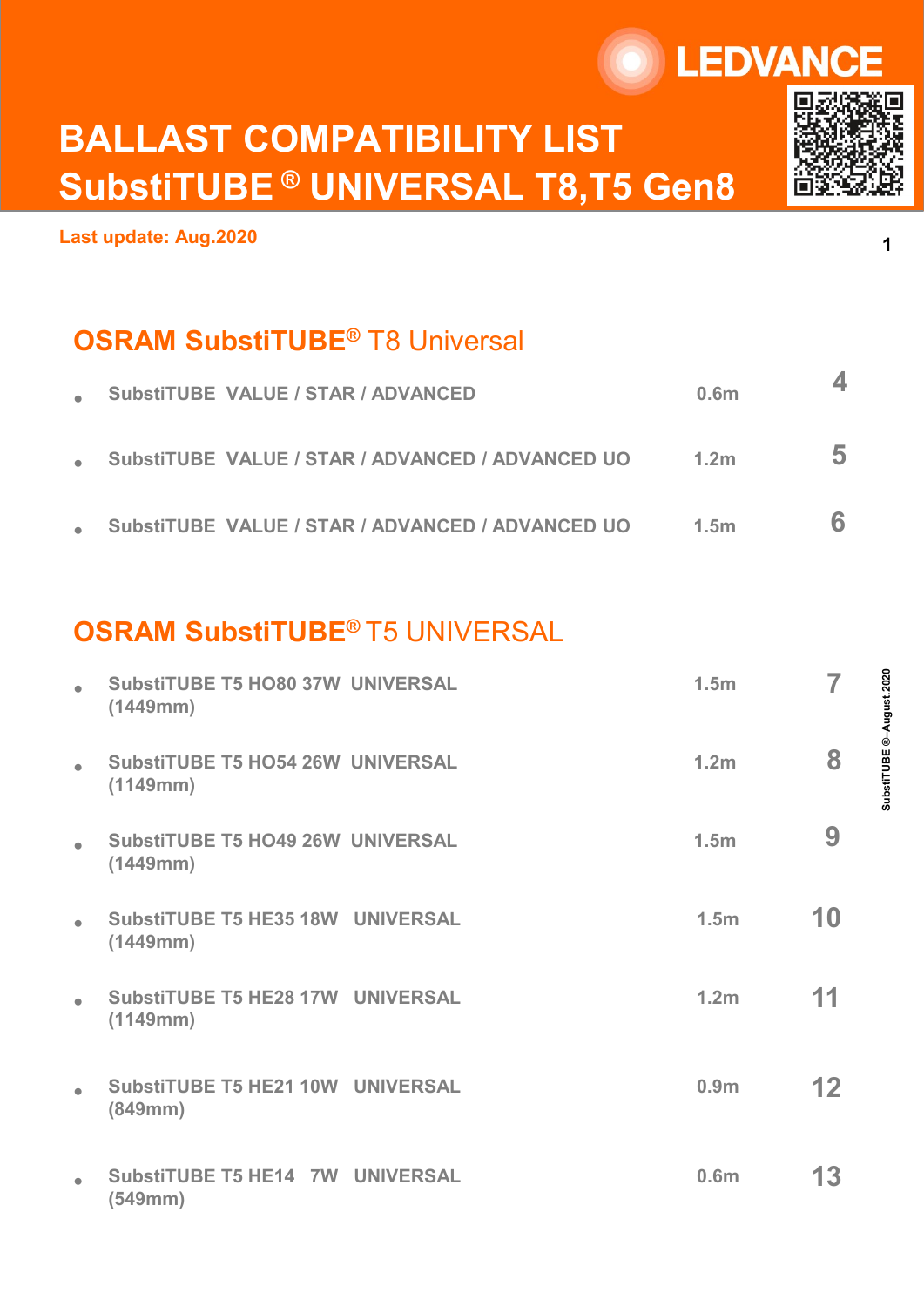## Ballast compatibility list of SubstiTUBE®

July.2020

**Ballast compatibility list of SubstiTl**<br>July.2020<br>Important notice:<br>The compatibility list is based upon testing conducted by the manufacturer in a lab sine<br>and the results can vary in certain field applications due to a The compatibility list is based upon testing conducted by the manufacturer in a lab simulated environment,

**Ballast compatibility list of SubstiTUBE®**<br>July.2020<br>Important notice:<br>The compatibility list is based upon testing conducted by the manufacturer in a lab simulated environment,<br>and the results can vary in certain field a **Ballast compatibility list of SubstiTUBE®**<br>July.2020<br>Important notice:<br>The compatibility list is based upon testing conducted by the manufacturer in a lab simulated environment,<br>LEDVANCE does not take over any responsibil using the devices under other conditions, or when using successor models of the tested devices, or different models of the same manufacturer. In case of non-observance of the instructions, safety risks like overheating of SubstiTUBE® or ECG may occur in rare cases. Luminous flux may change in dependency of used ballast. This lamp is designed for general lighting (excluding for example explosive atmospheres). Since only the lamp is replaced there is no constructive modification to the luminaire. The temperature range of this lamp is more restricted. In cases of doubt regarding the suitability of the application the manufacturer of this lamp should be consulted. The compatibility list is based upon testing conducted by the manufacturer in a lab simulated environment,<br>and the results can vary in certain field applications due to a number of factors.<br>LEDVANCE does not take over any in a lab simulated environment,<br>tors.<br>this results can also achieved by<br>of the tested devices, or<br>he instructions, safety risks like<br>lux may change in dependency<br>ample explosive<br>dification to the luminaire.<br>garding the sui

Warning: It is mandatory to operate OSRAM LED Tubes only with compatible ECGs listed at<br>
https://www.ledvance.com/professional/services/led-lamps-compatibility/ecg-<br>
<u>compatibility/index.jsp</u>. File name: Ballast compatibil https://www.ledvance.com/professional/services/led-lamps-compatibility/ecg-LEDVANCE does not accept any responsibility, warranty or liability when using ECGs not mentioned, marked as non-compatible ECGs or when using successor/different Reference No. models of tested ballasts. of used ballast. This lamp is designed for general lighting (excluding for example explosive<br>atmospheres). Since only the lamp is replaced there is no constructive modification to the lum<br>The temperature range of this lamp

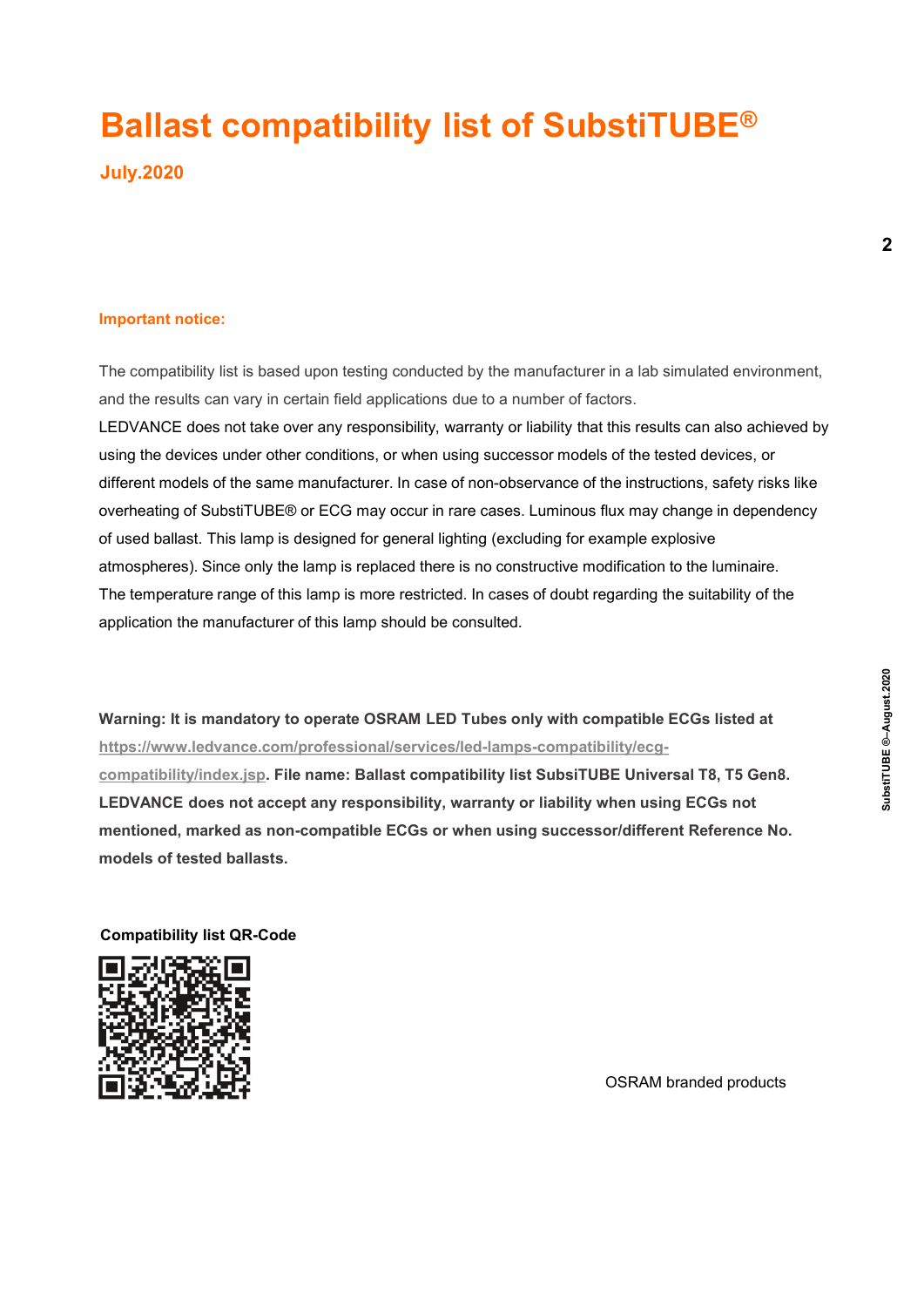## How to check and read compatibility list correctly

#### July.2020



Step 2 • Check exact IC-#  $\overline{\text{A63948601DG}}$ <br>• Check exact IC-#  $\overline{\text{A63948601DG}}$ <br>• Please note that there are many ICs (Ident Code) under one EAN<br>•  $\overline{\text{A63948601DG}}$ <br>•  $\overline{\text{A63948601DG}}$ <br>•  $\overline{\text{A63948601}}$ <br>•  $\overline{\text{A639$ **Step 2**<br>
• Please note that there are many ICs (Ident Code) under one EAN<br>
• Expressions and the list<br>
• Assizance of the issues and vesse are spaced as a series interaction<br>
• Assizance of the interaction of the interac

| <u> Domester versionen </u><br><b>ESISISTARIA</b> | <b>CALLING ART ANNUAL SECOND ACTIVITY OF A STATE</b>                                                                |                                     |                                  | <b>OSRAM</b>                                                                                   |   |  |  |
|---------------------------------------------------|---------------------------------------------------------------------------------------------------------------------|-------------------------------------|----------------------------------|------------------------------------------------------------------------------------------------|---|--|--|
|                                                   |                                                                                                                     | A63948601DG QTP5 1X80/220-240V VS20 | <b>SCHEDULER</b><br><b>OSRAM</b> |                                                                                                |   |  |  |
|                                                   | <b>QTPS LXOU/ZZU-ZHU VSZU</b><br>A6394860355 QTP5 1X80/220-240 VS20                                                 |                                     | <b>PASSAGE</b><br><b>OSRAM</b>   |                                                                                                |   |  |  |
| SAM7004044                                        | SAM7003819 QTP5 1X80/220-240 VS20<br>OTP5 1X80/220-240 VS20                                                         |                                     | <b>OSRAM</b><br>OSRAM            |                                                                                                |   |  |  |
| SAM7005928                                        | QTP5 1X80/220-240 VS20                                                                                              |                                     | <b>OSRAM</b>                     |                                                                                                |   |  |  |
|                                                   | SAM7006075 QTP5 1X80/220-240 VS20                                                                                   |                                     | <b>OSRAM</b>                     |                                                                                                |   |  |  |
|                                                   |                                                                                                                     |                                     |                                  | Using different IC-# of ECG can lead to different compatibility result                         |   |  |  |
|                                                   |                                                                                                                     |                                     |                                  |                                                                                                |   |  |  |
|                                                   |                                                                                                                     |                                     |                                  | <b>Step 3</b>                                                                                  |   |  |  |
|                                                   | Find the LED Tube in the list<br>compatibility/ecg-compatibility/index.jsp<br><b>OSRAM SubstiTUBE® T5 UNIVERSAL</b> |                                     |                                  | https://www.ledvance.com/professional/services/led-lamps-                                      |   |  |  |
|                                                   | SubstiTUBE T5 HO80 37W UNIVERSAL                                                                                    |                                     |                                  | 1.5m(1449mm)                                                                                   | 6 |  |  |
|                                                   |                                                                                                                     |                                     |                                  |                                                                                                |   |  |  |
|                                                   | <b>OSRAM SubstiTUBE®</b> T5HO80 37W UNIVERSAL<br>1.5m Ballast compatibility (1449mm)                                |                                     |                                  | Check if ECG is released in the compatibility list                                             |   |  |  |
| compatible                                        |                                                                                                                     |                                     |                                  |                                                                                                |   |  |  |
| not compatible                                    |                                                                                                                     |                                     |                                  | ST5 HO80 37W UNIVERSAL<br>Product EAN10 No.<br>4058075137844<br>4058075137868<br>4058075137882 |   |  |  |
|                                                   | Model                                                                                                               | Ref.no                              | $L^*$                            |                                                                                                |   |  |  |
| Qti 1x35/49/80/GII<br>QTP5 1x80                   |                                                                                                                     | AA3529702OL<br>463948601DG          | $\mathbf{1}$<br>$\mathbf 1$      |                                                                                                |   |  |  |
| Qti DALI 1X35/49/80 DIM                           |                                                                                                                     | A3853501DG                          | $\mathbf 1$                      |                                                                                                |   |  |  |
| QTI 2x35/49/80 GII                                |                                                                                                                     | 474908402DG                         | $\mathbf{2}$                     |                                                                                                |   |  |  |
| QT-FQ 2x80<br>Qti DALI 2X35/49/80 DIM             |                                                                                                                     | 457569D01DG<br>A749084EE209         | $\overline{2}$<br>$\overline{2}$ |                                                                                                |   |  |  |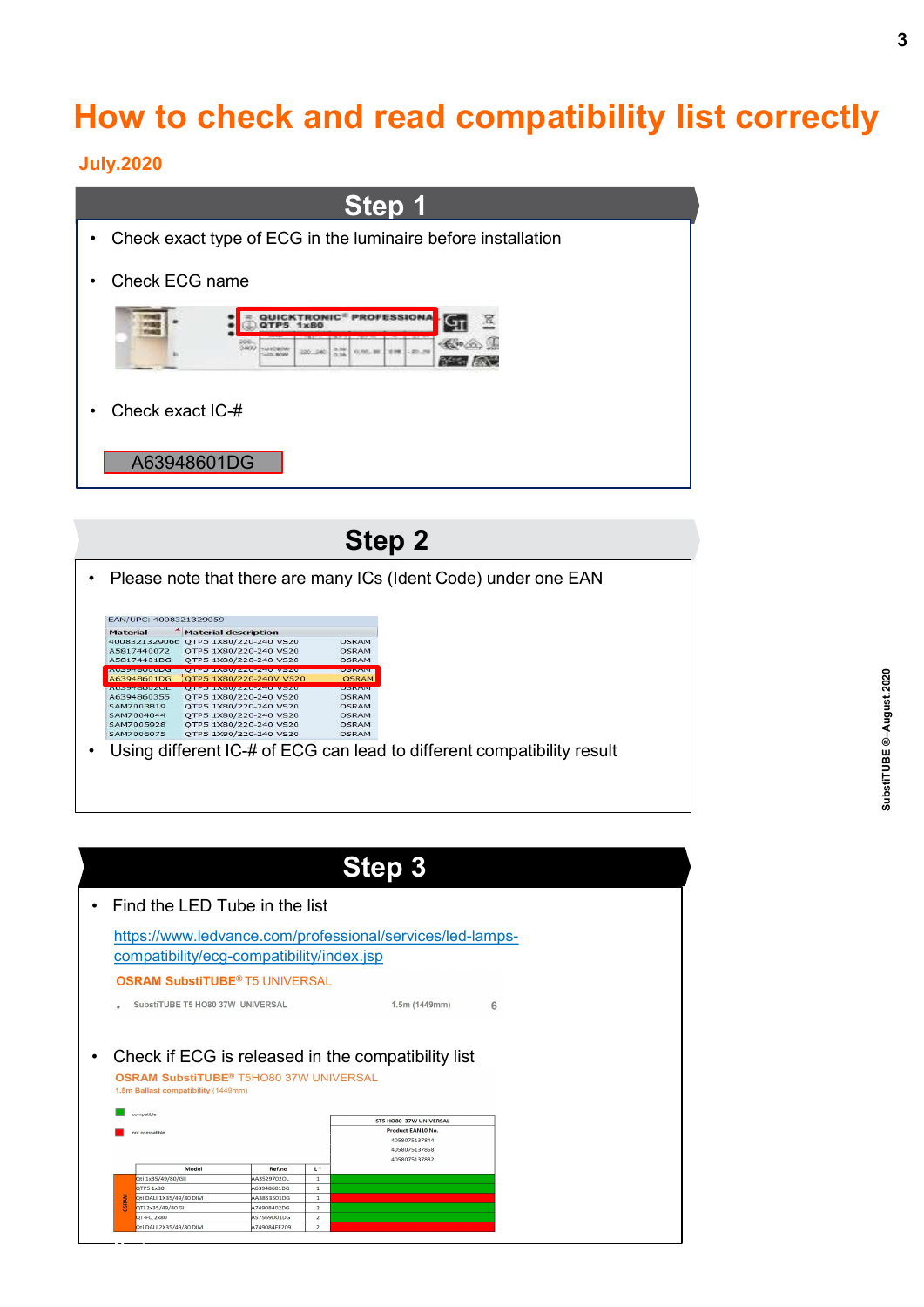## OSRAM SubstiTUBE® T8 UNIVERSAL

#### 0.6m Ballast compatibility (600mm)

| <b>VALUE 8W</b><br><b>STAR 8W</b><br>EAN10 No.<br>EAN10 No.<br>EAN10 No.<br>4058075137226<br>4058075137400<br>4058075137585<br>not compatible No<br>4058075137424<br>4058075137240<br>4058075137608<br>4058075137264<br>4058075137448<br>4058075137622<br>$L^*$<br><b>Model</b><br>Ref.no<br>QTP8 1x18<br>A63160400DG<br>$\overline{1}$<br>OK<br>OK.<br>OK.<br>QT Fit 5/8 1x18-39<br>OK<br>AA7471801DG<br>$\overline{1}$<br>OK<br>OK<br>$\overline{OK}$<br>QTP-OPTIMAL 1x18-40<br>OK<br>OK<br>AA5095703DG<br>$\overline{1}$<br>$\overline{OK}$<br>$\overline{1}$<br>$\overline{OK}$<br>$\overline{OK}$<br>QT-FIT8 1x18<br>AA7470401DG<br>$\overline{2}$<br>$\overline{OK}$<br>QTP8 2x18<br>A63164500DG<br>OK<br>OK<br><b>DSRAM</b><br>QT-FIT8 2x18<br>AA7470901DG<br>$\overline{2}$<br>OK<br>OK<br>OK<br>QTP-OPTIMAL 2x18-40<br>$\overline{2}$<br>OK<br>AA5173305DG<br>OK<br>OK<br>OK<br>QT Fit 5/8 2x18-39<br>AA4401400DG<br>$\overline{2}$<br>OK<br>OK<br>3<br>$\overline{OK}$<br>A63176800DG<br>OK<br><b>OK</b><br>QT-FIT8 3x18,4x18<br>A63176800DG<br>OK<br>OK<br>OK<br>QT-FIT8 3x18,4x18<br>$\overline{4}$<br>QTP8 3/4x18<br>3<br>A63168600DG<br>OK<br><b>OK</b><br>OK<br>QTP8 3/4x18<br>A63168600DG<br>$\overline{4}$<br><b>OK</b><br>OK<br>OK<br>HF-P 118 TL-D III IDC<br>9137130312<br>OK<br>$\overline{1}$<br>OK<br>OK.<br>$\overline{OK}$<br>$\overline{OK}$<br>$\overline{OK}$<br><b>HF-S 118 TL-D II</b><br>9137130320<br>$\overline{1}$<br>HF-P 218 TL-D III IDC<br>9137130313<br>$\overline{2}$<br>OK<br>OK<br>OK<br>$\overline{OK}$<br>$\overline{OK}$<br>$\overline{OK}$<br>HF-P 218 TL-D EII 220-240<br>9137001914<br>$\overline{2}$<br>$\overline{OK}$<br>$\overline{OK}$<br>$\overline{OK}$<br><b>HF-S 218 TL-D II</b><br>9137130323<br>$\overline{2}$<br>PHILIPS<br>$\overline{OK}$<br><b>HF-S 218/236 TL-D II</b><br>$\overline{OK}$<br>$\overline{OK}$<br>9137130324<br>$\overline{2}$<br>$\overline{OK}$<br>$\overline{OK}$<br>HF-P 3/4 18 TL-D EII 220-240<br>$\overline{OK}$<br>9137001919<br>3<br>HF-P 3/4 18 TL-D EII 220-240<br>9137001919<br>$\overline{4}$<br>$\overline{\mathsf{OK}}$<br>$\overline{OK}$<br>OK<br><b>HF-S 3/4 18 TL-D II</b><br>9137130326<br>$\mathbf{3}$<br><b>NO</b><br><b>NO</b><br><b>NO</b><br><b>HF-S 3/4 18 TL-D II</b><br>9137130326<br><b>NO</b><br><b>NO</b><br>$\overline{4}$<br><b>NO</b><br>$\mathfrak{S}$<br><b>NO</b><br><b>NO</b><br>HF-P 3/418 TL-D III IDC<br>9137130314<br><b>NO</b><br>$\overline{NO}$<br><b>NO</b><br><b>NO</b><br>HF-P 3/418 TL-D III IDC<br>9137130314<br>$\overline{4}$<br>EL1x18sc<br><b>NO</b><br><b>NO</b><br><b>NO</b><br>$\overline{\mathbf{1}}$<br>EL1x18s<br>$\overline{OK}$<br>OK<br>OK<br>$\overline{1}$<br>EL1x18ngn<br>$\overline{1}$<br><b>NO</b><br><b>NO</b><br><b>NO</b><br>EL2x18s<br>EL2x18ng<br>EL3/4x18<br>$\overline{OK}$<br>$\overline{2}$<br>$\overline{OK}$<br>$\overline{OK}$<br><b>NO</b><br>EL2x18ngn<br>$\overline{2}$<br><b>NO</b><br><b>NO</b><br>EL3/4x18ngn<br>$\mathbf{3}$<br>OK<br>OK<br>OK<br>$\overline{OK}$<br>$\overline{OK}$<br>EL3/4x18ngn<br>$\overline{4}$<br>OK<br><b>EL 3/4x18s</b><br>$\overline{OK}$<br>$\overline{OK}$<br>3<br>OK<br><b>EL 3/4x18s</b><br>$\overline{OK}$<br>$\overline{OK}$<br>$\overline{OK}$<br>$\overline{4}$<br>PC 1x18 T8 PRO lp<br>22185213<br><b>OK</b><br>OK<br>OK<br>PC 1x18 T8 TOP sl<br>22185222<br>$\overline{OK}$<br>OK<br>OK<br>$\overline{1}$<br>PC 2x18 T8 PRO lp<br>22185216<br>$\overline{2}$<br>$\overline{OK}$<br>$\overline{OK}$<br>$\overline{OK}$<br>TRIDONIC<br>$\overline{NO}$<br>PC 2x18 T8 TEC<br>87500256<br>$2^{\circ}$<br><b>NO</b><br><b>NO</b><br>PC 2x18 T8 TOP sl<br>22185225<br>$\overline{2}$<br>$\overline{OK}$<br>$\overline{OK}$<br>OK<br>PC 3/418 T8 PRO lp<br>$\overline{OK}$<br>$\overline{OK}$<br>22185219<br>OK<br>3<br>$\overline{OK}$<br>$\overline{OK}$<br>PC 3/418 T8 PRO lp<br>22185219<br>$\overline{4}$<br>OK<br>22185228<br>$\overline{OK}$<br>$\overline{OK}$<br>PC 3/4x18 T8 TOP lp<br>3<br>OK<br>$\overline{OK}$<br>PC 3/4x18 T8 TOP lp<br>22185228<br>$\overline{OK}$<br>$\overline{OK}$<br>$\overline{4}$<br>188314<br>ELXc 136.200<br>$\overline{1}$<br>OK<br>OK<br>OK<br><b>VS ELXc 236.217</b><br>$\overline{2}$<br>188913<br>OK<br>OK<br>OK<br><b>ELXc 418.204</b><br>$\overline{Q}$<br>$\overline{OK}$<br>$\overline{OK}$<br>188744<br>$\overline{4}$<br>BCS18.1FX-11/220-240<br>10077588<br><b>NO</b><br>$\overline{1}$<br><b>NO</b><br><b>NO</b><br>$\overline{2}$<br>BCS18.2FX-11/220-240<br>BCS18.3-4LR-01/220-240<br>10077589<br>OK<br>OK<br>OK<br>$\overline{OK}$<br>$\overline{OK}$<br>$\overline{OK}$<br>10050999<br>$\mathbf{3}$<br>$\overline{OK}$<br>BCS18.3-4LR-01/220-240<br>$\overline{4}$<br>OK<br>OK<br>10050999<br>Mains 230V<br>OK<br>Electro Magnetic (CCG)<br>OK | <b>ADVANCED 7.5W</b> | L*: Lamps on ballast |                  |  | ST8 | ST8 | ST <sub>8</sub> |
|-----------------------------------------------------------------------------------------------------------------------------------------------------------------------------------------------------------------------------------------------------------------------------------------------------------------------------------------------------------------------------------------------------------------------------------------------------------------------------------------------------------------------------------------------------------------------------------------------------------------------------------------------------------------------------------------------------------------------------------------------------------------------------------------------------------------------------------------------------------------------------------------------------------------------------------------------------------------------------------------------------------------------------------------------------------------------------------------------------------------------------------------------------------------------------------------------------------------------------------------------------------------------------------------------------------------------------------------------------------------------------------------------------------------------------------------------------------------------------------------------------------------------------------------------------------------------------------------------------------------------------------------------------------------------------------------------------------------------------------------------------------------------------------------------------------------------------------------------------------------------------------------------------------------------------------------------------------------------------------------------------------------------------------------------------------------------------------------------------------------------------------------------------------------------------------------------------------------------------------------------------------------------------------------------------------------------------------------------------------------------------------------------------------------------------------------------------------------------------------------------------------------------------------------------------------------------------------------------------------------------------------------------------------------------------------------------------------------------------------------------------------------------------------------------------------------------------------------------------------------------------------------------------------------------------------------------------------------------------------------------------------------------------------------------------------------------------------------------------------------------------------------------------------------------------------------------------------------------------------------------------------------------------------------------------------------------------------------------------------------------------------------------------------------------------------------------------------------------------------------------------------------------------------------------------------------------------------------------------------------------------------------------------------------------------------------------------------------------------------------------------------------------------------------------------------------------------------------------------------------------------------------------------------------------------------------------------------------------------------------------------------------------------------------------------------------------------------------------------------------------------------------------------------------------------------------------------------------------------------------------------------------------------------------------------------------------------------------------------------------------------------------------------------------------------------------------------------------------------------------------------------------------------------------------------------------------------------------------------------------------------------------------------------------------------------------------------------------------------------------------------------------------------------------------------------|----------------------|----------------------|------------------|--|-----|-----|-----------------|
|                                                                                                                                                                                                                                                                                                                                                                                                                                                                                                                                                                                                                                                                                                                                                                                                                                                                                                                                                                                                                                                                                                                                                                                                                                                                                                                                                                                                                                                                                                                                                                                                                                                                                                                                                                                                                                                                                                                                                                                                                                                                                                                                                                                                                                                                                                                                                                                                                                                                                                                                                                                                                                                                                                                                                                                                                                                                                                                                                                                                                                                                                                                                                                                                                                                                                                                                                                                                                                                                                                                                                                                                                                                                                                                                                                                                                                                                                                                                                                                                                                                                                                                                                                                                                                                                                                                                                                                                                                                                                                                                                                                                                                                                                                                                                                                                           |                      |                      | Compatible<br>OK |  |     |     |                 |
|                                                                                                                                                                                                                                                                                                                                                                                                                                                                                                                                                                                                                                                                                                                                                                                                                                                                                                                                                                                                                                                                                                                                                                                                                                                                                                                                                                                                                                                                                                                                                                                                                                                                                                                                                                                                                                                                                                                                                                                                                                                                                                                                                                                                                                                                                                                                                                                                                                                                                                                                                                                                                                                                                                                                                                                                                                                                                                                                                                                                                                                                                                                                                                                                                                                                                                                                                                                                                                                                                                                                                                                                                                                                                                                                                                                                                                                                                                                                                                                                                                                                                                                                                                                                                                                                                                                                                                                                                                                                                                                                                                                                                                                                                                                                                                                                           |                      |                      |                  |  |     |     |                 |
|                                                                                                                                                                                                                                                                                                                                                                                                                                                                                                                                                                                                                                                                                                                                                                                                                                                                                                                                                                                                                                                                                                                                                                                                                                                                                                                                                                                                                                                                                                                                                                                                                                                                                                                                                                                                                                                                                                                                                                                                                                                                                                                                                                                                                                                                                                                                                                                                                                                                                                                                                                                                                                                                                                                                                                                                                                                                                                                                                                                                                                                                                                                                                                                                                                                                                                                                                                                                                                                                                                                                                                                                                                                                                                                                                                                                                                                                                                                                                                                                                                                                                                                                                                                                                                                                                                                                                                                                                                                                                                                                                                                                                                                                                                                                                                                                           |                      |                      |                  |  |     |     |                 |
|                                                                                                                                                                                                                                                                                                                                                                                                                                                                                                                                                                                                                                                                                                                                                                                                                                                                                                                                                                                                                                                                                                                                                                                                                                                                                                                                                                                                                                                                                                                                                                                                                                                                                                                                                                                                                                                                                                                                                                                                                                                                                                                                                                                                                                                                                                                                                                                                                                                                                                                                                                                                                                                                                                                                                                                                                                                                                                                                                                                                                                                                                                                                                                                                                                                                                                                                                                                                                                                                                                                                                                                                                                                                                                                                                                                                                                                                                                                                                                                                                                                                                                                                                                                                                                                                                                                                                                                                                                                                                                                                                                                                                                                                                                                                                                                                           |                      |                      |                  |  |     |     |                 |
|                                                                                                                                                                                                                                                                                                                                                                                                                                                                                                                                                                                                                                                                                                                                                                                                                                                                                                                                                                                                                                                                                                                                                                                                                                                                                                                                                                                                                                                                                                                                                                                                                                                                                                                                                                                                                                                                                                                                                                                                                                                                                                                                                                                                                                                                                                                                                                                                                                                                                                                                                                                                                                                                                                                                                                                                                                                                                                                                                                                                                                                                                                                                                                                                                                                                                                                                                                                                                                                                                                                                                                                                                                                                                                                                                                                                                                                                                                                                                                                                                                                                                                                                                                                                                                                                                                                                                                                                                                                                                                                                                                                                                                                                                                                                                                                                           |                      |                      |                  |  |     |     |                 |
|                                                                                                                                                                                                                                                                                                                                                                                                                                                                                                                                                                                                                                                                                                                                                                                                                                                                                                                                                                                                                                                                                                                                                                                                                                                                                                                                                                                                                                                                                                                                                                                                                                                                                                                                                                                                                                                                                                                                                                                                                                                                                                                                                                                                                                                                                                                                                                                                                                                                                                                                                                                                                                                                                                                                                                                                                                                                                                                                                                                                                                                                                                                                                                                                                                                                                                                                                                                                                                                                                                                                                                                                                                                                                                                                                                                                                                                                                                                                                                                                                                                                                                                                                                                                                                                                                                                                                                                                                                                                                                                                                                                                                                                                                                                                                                                                           |                      |                      |                  |  |     |     |                 |
|                                                                                                                                                                                                                                                                                                                                                                                                                                                                                                                                                                                                                                                                                                                                                                                                                                                                                                                                                                                                                                                                                                                                                                                                                                                                                                                                                                                                                                                                                                                                                                                                                                                                                                                                                                                                                                                                                                                                                                                                                                                                                                                                                                                                                                                                                                                                                                                                                                                                                                                                                                                                                                                                                                                                                                                                                                                                                                                                                                                                                                                                                                                                                                                                                                                                                                                                                                                                                                                                                                                                                                                                                                                                                                                                                                                                                                                                                                                                                                                                                                                                                                                                                                                                                                                                                                                                                                                                                                                                                                                                                                                                                                                                                                                                                                                                           |                      |                      |                  |  |     |     |                 |
|                                                                                                                                                                                                                                                                                                                                                                                                                                                                                                                                                                                                                                                                                                                                                                                                                                                                                                                                                                                                                                                                                                                                                                                                                                                                                                                                                                                                                                                                                                                                                                                                                                                                                                                                                                                                                                                                                                                                                                                                                                                                                                                                                                                                                                                                                                                                                                                                                                                                                                                                                                                                                                                                                                                                                                                                                                                                                                                                                                                                                                                                                                                                                                                                                                                                                                                                                                                                                                                                                                                                                                                                                                                                                                                                                                                                                                                                                                                                                                                                                                                                                                                                                                                                                                                                                                                                                                                                                                                                                                                                                                                                                                                                                                                                                                                                           |                      |                      |                  |  |     |     |                 |
|                                                                                                                                                                                                                                                                                                                                                                                                                                                                                                                                                                                                                                                                                                                                                                                                                                                                                                                                                                                                                                                                                                                                                                                                                                                                                                                                                                                                                                                                                                                                                                                                                                                                                                                                                                                                                                                                                                                                                                                                                                                                                                                                                                                                                                                                                                                                                                                                                                                                                                                                                                                                                                                                                                                                                                                                                                                                                                                                                                                                                                                                                                                                                                                                                                                                                                                                                                                                                                                                                                                                                                                                                                                                                                                                                                                                                                                                                                                                                                                                                                                                                                                                                                                                                                                                                                                                                                                                                                                                                                                                                                                                                                                                                                                                                                                                           |                      |                      |                  |  |     |     |                 |
|                                                                                                                                                                                                                                                                                                                                                                                                                                                                                                                                                                                                                                                                                                                                                                                                                                                                                                                                                                                                                                                                                                                                                                                                                                                                                                                                                                                                                                                                                                                                                                                                                                                                                                                                                                                                                                                                                                                                                                                                                                                                                                                                                                                                                                                                                                                                                                                                                                                                                                                                                                                                                                                                                                                                                                                                                                                                                                                                                                                                                                                                                                                                                                                                                                                                                                                                                                                                                                                                                                                                                                                                                                                                                                                                                                                                                                                                                                                                                                                                                                                                                                                                                                                                                                                                                                                                                                                                                                                                                                                                                                                                                                                                                                                                                                                                           |                      |                      |                  |  |     |     |                 |
|                                                                                                                                                                                                                                                                                                                                                                                                                                                                                                                                                                                                                                                                                                                                                                                                                                                                                                                                                                                                                                                                                                                                                                                                                                                                                                                                                                                                                                                                                                                                                                                                                                                                                                                                                                                                                                                                                                                                                                                                                                                                                                                                                                                                                                                                                                                                                                                                                                                                                                                                                                                                                                                                                                                                                                                                                                                                                                                                                                                                                                                                                                                                                                                                                                                                                                                                                                                                                                                                                                                                                                                                                                                                                                                                                                                                                                                                                                                                                                                                                                                                                                                                                                                                                                                                                                                                                                                                                                                                                                                                                                                                                                                                                                                                                                                                           |                      |                      |                  |  |     |     |                 |
|                                                                                                                                                                                                                                                                                                                                                                                                                                                                                                                                                                                                                                                                                                                                                                                                                                                                                                                                                                                                                                                                                                                                                                                                                                                                                                                                                                                                                                                                                                                                                                                                                                                                                                                                                                                                                                                                                                                                                                                                                                                                                                                                                                                                                                                                                                                                                                                                                                                                                                                                                                                                                                                                                                                                                                                                                                                                                                                                                                                                                                                                                                                                                                                                                                                                                                                                                                                                                                                                                                                                                                                                                                                                                                                                                                                                                                                                                                                                                                                                                                                                                                                                                                                                                                                                                                                                                                                                                                                                                                                                                                                                                                                                                                                                                                                                           |                      |                      |                  |  |     |     |                 |
|                                                                                                                                                                                                                                                                                                                                                                                                                                                                                                                                                                                                                                                                                                                                                                                                                                                                                                                                                                                                                                                                                                                                                                                                                                                                                                                                                                                                                                                                                                                                                                                                                                                                                                                                                                                                                                                                                                                                                                                                                                                                                                                                                                                                                                                                                                                                                                                                                                                                                                                                                                                                                                                                                                                                                                                                                                                                                                                                                                                                                                                                                                                                                                                                                                                                                                                                                                                                                                                                                                                                                                                                                                                                                                                                                                                                                                                                                                                                                                                                                                                                                                                                                                                                                                                                                                                                                                                                                                                                                                                                                                                                                                                                                                                                                                                                           |                      |                      |                  |  |     |     |                 |
|                                                                                                                                                                                                                                                                                                                                                                                                                                                                                                                                                                                                                                                                                                                                                                                                                                                                                                                                                                                                                                                                                                                                                                                                                                                                                                                                                                                                                                                                                                                                                                                                                                                                                                                                                                                                                                                                                                                                                                                                                                                                                                                                                                                                                                                                                                                                                                                                                                                                                                                                                                                                                                                                                                                                                                                                                                                                                                                                                                                                                                                                                                                                                                                                                                                                                                                                                                                                                                                                                                                                                                                                                                                                                                                                                                                                                                                                                                                                                                                                                                                                                                                                                                                                                                                                                                                                                                                                                                                                                                                                                                                                                                                                                                                                                                                                           |                      |                      |                  |  |     |     |                 |
|                                                                                                                                                                                                                                                                                                                                                                                                                                                                                                                                                                                                                                                                                                                                                                                                                                                                                                                                                                                                                                                                                                                                                                                                                                                                                                                                                                                                                                                                                                                                                                                                                                                                                                                                                                                                                                                                                                                                                                                                                                                                                                                                                                                                                                                                                                                                                                                                                                                                                                                                                                                                                                                                                                                                                                                                                                                                                                                                                                                                                                                                                                                                                                                                                                                                                                                                                                                                                                                                                                                                                                                                                                                                                                                                                                                                                                                                                                                                                                                                                                                                                                                                                                                                                                                                                                                                                                                                                                                                                                                                                                                                                                                                                                                                                                                                           |                      |                      |                  |  |     |     |                 |
|                                                                                                                                                                                                                                                                                                                                                                                                                                                                                                                                                                                                                                                                                                                                                                                                                                                                                                                                                                                                                                                                                                                                                                                                                                                                                                                                                                                                                                                                                                                                                                                                                                                                                                                                                                                                                                                                                                                                                                                                                                                                                                                                                                                                                                                                                                                                                                                                                                                                                                                                                                                                                                                                                                                                                                                                                                                                                                                                                                                                                                                                                                                                                                                                                                                                                                                                                                                                                                                                                                                                                                                                                                                                                                                                                                                                                                                                                                                                                                                                                                                                                                                                                                                                                                                                                                                                                                                                                                                                                                                                                                                                                                                                                                                                                                                                           |                      |                      |                  |  |     |     |                 |
|                                                                                                                                                                                                                                                                                                                                                                                                                                                                                                                                                                                                                                                                                                                                                                                                                                                                                                                                                                                                                                                                                                                                                                                                                                                                                                                                                                                                                                                                                                                                                                                                                                                                                                                                                                                                                                                                                                                                                                                                                                                                                                                                                                                                                                                                                                                                                                                                                                                                                                                                                                                                                                                                                                                                                                                                                                                                                                                                                                                                                                                                                                                                                                                                                                                                                                                                                                                                                                                                                                                                                                                                                                                                                                                                                                                                                                                                                                                                                                                                                                                                                                                                                                                                                                                                                                                                                                                                                                                                                                                                                                                                                                                                                                                                                                                                           |                      |                      |                  |  |     |     |                 |
|                                                                                                                                                                                                                                                                                                                                                                                                                                                                                                                                                                                                                                                                                                                                                                                                                                                                                                                                                                                                                                                                                                                                                                                                                                                                                                                                                                                                                                                                                                                                                                                                                                                                                                                                                                                                                                                                                                                                                                                                                                                                                                                                                                                                                                                                                                                                                                                                                                                                                                                                                                                                                                                                                                                                                                                                                                                                                                                                                                                                                                                                                                                                                                                                                                                                                                                                                                                                                                                                                                                                                                                                                                                                                                                                                                                                                                                                                                                                                                                                                                                                                                                                                                                                                                                                                                                                                                                                                                                                                                                                                                                                                                                                                                                                                                                                           |                      |                      |                  |  |     |     |                 |
|                                                                                                                                                                                                                                                                                                                                                                                                                                                                                                                                                                                                                                                                                                                                                                                                                                                                                                                                                                                                                                                                                                                                                                                                                                                                                                                                                                                                                                                                                                                                                                                                                                                                                                                                                                                                                                                                                                                                                                                                                                                                                                                                                                                                                                                                                                                                                                                                                                                                                                                                                                                                                                                                                                                                                                                                                                                                                                                                                                                                                                                                                                                                                                                                                                                                                                                                                                                                                                                                                                                                                                                                                                                                                                                                                                                                                                                                                                                                                                                                                                                                                                                                                                                                                                                                                                                                                                                                                                                                                                                                                                                                                                                                                                                                                                                                           |                      |                      |                  |  |     |     |                 |
|                                                                                                                                                                                                                                                                                                                                                                                                                                                                                                                                                                                                                                                                                                                                                                                                                                                                                                                                                                                                                                                                                                                                                                                                                                                                                                                                                                                                                                                                                                                                                                                                                                                                                                                                                                                                                                                                                                                                                                                                                                                                                                                                                                                                                                                                                                                                                                                                                                                                                                                                                                                                                                                                                                                                                                                                                                                                                                                                                                                                                                                                                                                                                                                                                                                                                                                                                                                                                                                                                                                                                                                                                                                                                                                                                                                                                                                                                                                                                                                                                                                                                                                                                                                                                                                                                                                                                                                                                                                                                                                                                                                                                                                                                                                                                                                                           |                      |                      |                  |  |     |     |                 |
|                                                                                                                                                                                                                                                                                                                                                                                                                                                                                                                                                                                                                                                                                                                                                                                                                                                                                                                                                                                                                                                                                                                                                                                                                                                                                                                                                                                                                                                                                                                                                                                                                                                                                                                                                                                                                                                                                                                                                                                                                                                                                                                                                                                                                                                                                                                                                                                                                                                                                                                                                                                                                                                                                                                                                                                                                                                                                                                                                                                                                                                                                                                                                                                                                                                                                                                                                                                                                                                                                                                                                                                                                                                                                                                                                                                                                                                                                                                                                                                                                                                                                                                                                                                                                                                                                                                                                                                                                                                                                                                                                                                                                                                                                                                                                                                                           |                      |                      |                  |  |     |     |                 |
|                                                                                                                                                                                                                                                                                                                                                                                                                                                                                                                                                                                                                                                                                                                                                                                                                                                                                                                                                                                                                                                                                                                                                                                                                                                                                                                                                                                                                                                                                                                                                                                                                                                                                                                                                                                                                                                                                                                                                                                                                                                                                                                                                                                                                                                                                                                                                                                                                                                                                                                                                                                                                                                                                                                                                                                                                                                                                                                                                                                                                                                                                                                                                                                                                                                                                                                                                                                                                                                                                                                                                                                                                                                                                                                                                                                                                                                                                                                                                                                                                                                                                                                                                                                                                                                                                                                                                                                                                                                                                                                                                                                                                                                                                                                                                                                                           |                      |                      |                  |  |     |     |                 |
|                                                                                                                                                                                                                                                                                                                                                                                                                                                                                                                                                                                                                                                                                                                                                                                                                                                                                                                                                                                                                                                                                                                                                                                                                                                                                                                                                                                                                                                                                                                                                                                                                                                                                                                                                                                                                                                                                                                                                                                                                                                                                                                                                                                                                                                                                                                                                                                                                                                                                                                                                                                                                                                                                                                                                                                                                                                                                                                                                                                                                                                                                                                                                                                                                                                                                                                                                                                                                                                                                                                                                                                                                                                                                                                                                                                                                                                                                                                                                                                                                                                                                                                                                                                                                                                                                                                                                                                                                                                                                                                                                                                                                                                                                                                                                                                                           |                      |                      |                  |  |     |     |                 |
|                                                                                                                                                                                                                                                                                                                                                                                                                                                                                                                                                                                                                                                                                                                                                                                                                                                                                                                                                                                                                                                                                                                                                                                                                                                                                                                                                                                                                                                                                                                                                                                                                                                                                                                                                                                                                                                                                                                                                                                                                                                                                                                                                                                                                                                                                                                                                                                                                                                                                                                                                                                                                                                                                                                                                                                                                                                                                                                                                                                                                                                                                                                                                                                                                                                                                                                                                                                                                                                                                                                                                                                                                                                                                                                                                                                                                                                                                                                                                                                                                                                                                                                                                                                                                                                                                                                                                                                                                                                                                                                                                                                                                                                                                                                                                                                                           |                      |                      |                  |  |     |     |                 |
|                                                                                                                                                                                                                                                                                                                                                                                                                                                                                                                                                                                                                                                                                                                                                                                                                                                                                                                                                                                                                                                                                                                                                                                                                                                                                                                                                                                                                                                                                                                                                                                                                                                                                                                                                                                                                                                                                                                                                                                                                                                                                                                                                                                                                                                                                                                                                                                                                                                                                                                                                                                                                                                                                                                                                                                                                                                                                                                                                                                                                                                                                                                                                                                                                                                                                                                                                                                                                                                                                                                                                                                                                                                                                                                                                                                                                                                                                                                                                                                                                                                                                                                                                                                                                                                                                                                                                                                                                                                                                                                                                                                                                                                                                                                                                                                                           |                      |                      |                  |  |     |     |                 |
|                                                                                                                                                                                                                                                                                                                                                                                                                                                                                                                                                                                                                                                                                                                                                                                                                                                                                                                                                                                                                                                                                                                                                                                                                                                                                                                                                                                                                                                                                                                                                                                                                                                                                                                                                                                                                                                                                                                                                                                                                                                                                                                                                                                                                                                                                                                                                                                                                                                                                                                                                                                                                                                                                                                                                                                                                                                                                                                                                                                                                                                                                                                                                                                                                                                                                                                                                                                                                                                                                                                                                                                                                                                                                                                                                                                                                                                                                                                                                                                                                                                                                                                                                                                                                                                                                                                                                                                                                                                                                                                                                                                                                                                                                                                                                                                                           |                      |                      |                  |  |     |     |                 |
|                                                                                                                                                                                                                                                                                                                                                                                                                                                                                                                                                                                                                                                                                                                                                                                                                                                                                                                                                                                                                                                                                                                                                                                                                                                                                                                                                                                                                                                                                                                                                                                                                                                                                                                                                                                                                                                                                                                                                                                                                                                                                                                                                                                                                                                                                                                                                                                                                                                                                                                                                                                                                                                                                                                                                                                                                                                                                                                                                                                                                                                                                                                                                                                                                                                                                                                                                                                                                                                                                                                                                                                                                                                                                                                                                                                                                                                                                                                                                                                                                                                                                                                                                                                                                                                                                                                                                                                                                                                                                                                                                                                                                                                                                                                                                                                                           |                      |                      |                  |  |     |     |                 |
|                                                                                                                                                                                                                                                                                                                                                                                                                                                                                                                                                                                                                                                                                                                                                                                                                                                                                                                                                                                                                                                                                                                                                                                                                                                                                                                                                                                                                                                                                                                                                                                                                                                                                                                                                                                                                                                                                                                                                                                                                                                                                                                                                                                                                                                                                                                                                                                                                                                                                                                                                                                                                                                                                                                                                                                                                                                                                                                                                                                                                                                                                                                                                                                                                                                                                                                                                                                                                                                                                                                                                                                                                                                                                                                                                                                                                                                                                                                                                                                                                                                                                                                                                                                                                                                                                                                                                                                                                                                                                                                                                                                                                                                                                                                                                                                                           |                      |                      |                  |  |     |     |                 |
|                                                                                                                                                                                                                                                                                                                                                                                                                                                                                                                                                                                                                                                                                                                                                                                                                                                                                                                                                                                                                                                                                                                                                                                                                                                                                                                                                                                                                                                                                                                                                                                                                                                                                                                                                                                                                                                                                                                                                                                                                                                                                                                                                                                                                                                                                                                                                                                                                                                                                                                                                                                                                                                                                                                                                                                                                                                                                                                                                                                                                                                                                                                                                                                                                                                                                                                                                                                                                                                                                                                                                                                                                                                                                                                                                                                                                                                                                                                                                                                                                                                                                                                                                                                                                                                                                                                                                                                                                                                                                                                                                                                                                                                                                                                                                                                                           |                      |                      |                  |  |     |     |                 |
|                                                                                                                                                                                                                                                                                                                                                                                                                                                                                                                                                                                                                                                                                                                                                                                                                                                                                                                                                                                                                                                                                                                                                                                                                                                                                                                                                                                                                                                                                                                                                                                                                                                                                                                                                                                                                                                                                                                                                                                                                                                                                                                                                                                                                                                                                                                                                                                                                                                                                                                                                                                                                                                                                                                                                                                                                                                                                                                                                                                                                                                                                                                                                                                                                                                                                                                                                                                                                                                                                                                                                                                                                                                                                                                                                                                                                                                                                                                                                                                                                                                                                                                                                                                                                                                                                                                                                                                                                                                                                                                                                                                                                                                                                                                                                                                                           |                      |                      |                  |  |     |     |                 |
|                                                                                                                                                                                                                                                                                                                                                                                                                                                                                                                                                                                                                                                                                                                                                                                                                                                                                                                                                                                                                                                                                                                                                                                                                                                                                                                                                                                                                                                                                                                                                                                                                                                                                                                                                                                                                                                                                                                                                                                                                                                                                                                                                                                                                                                                                                                                                                                                                                                                                                                                                                                                                                                                                                                                                                                                                                                                                                                                                                                                                                                                                                                                                                                                                                                                                                                                                                                                                                                                                                                                                                                                                                                                                                                                                                                                                                                                                                                                                                                                                                                                                                                                                                                                                                                                                                                                                                                                                                                                                                                                                                                                                                                                                                                                                                                                           |                      |                      |                  |  |     |     |                 |
|                                                                                                                                                                                                                                                                                                                                                                                                                                                                                                                                                                                                                                                                                                                                                                                                                                                                                                                                                                                                                                                                                                                                                                                                                                                                                                                                                                                                                                                                                                                                                                                                                                                                                                                                                                                                                                                                                                                                                                                                                                                                                                                                                                                                                                                                                                                                                                                                                                                                                                                                                                                                                                                                                                                                                                                                                                                                                                                                                                                                                                                                                                                                                                                                                                                                                                                                                                                                                                                                                                                                                                                                                                                                                                                                                                                                                                                                                                                                                                                                                                                                                                                                                                                                                                                                                                                                                                                                                                                                                                                                                                                                                                                                                                                                                                                                           |                      |                      |                  |  |     |     |                 |
|                                                                                                                                                                                                                                                                                                                                                                                                                                                                                                                                                                                                                                                                                                                                                                                                                                                                                                                                                                                                                                                                                                                                                                                                                                                                                                                                                                                                                                                                                                                                                                                                                                                                                                                                                                                                                                                                                                                                                                                                                                                                                                                                                                                                                                                                                                                                                                                                                                                                                                                                                                                                                                                                                                                                                                                                                                                                                                                                                                                                                                                                                                                                                                                                                                                                                                                                                                                                                                                                                                                                                                                                                                                                                                                                                                                                                                                                                                                                                                                                                                                                                                                                                                                                                                                                                                                                                                                                                                                                                                                                                                                                                                                                                                                                                                                                           |                      |                      |                  |  |     |     |                 |
|                                                                                                                                                                                                                                                                                                                                                                                                                                                                                                                                                                                                                                                                                                                                                                                                                                                                                                                                                                                                                                                                                                                                                                                                                                                                                                                                                                                                                                                                                                                                                                                                                                                                                                                                                                                                                                                                                                                                                                                                                                                                                                                                                                                                                                                                                                                                                                                                                                                                                                                                                                                                                                                                                                                                                                                                                                                                                                                                                                                                                                                                                                                                                                                                                                                                                                                                                                                                                                                                                                                                                                                                                                                                                                                                                                                                                                                                                                                                                                                                                                                                                                                                                                                                                                                                                                                                                                                                                                                                                                                                                                                                                                                                                                                                                                                                           |                      |                      |                  |  |     |     |                 |
|                                                                                                                                                                                                                                                                                                                                                                                                                                                                                                                                                                                                                                                                                                                                                                                                                                                                                                                                                                                                                                                                                                                                                                                                                                                                                                                                                                                                                                                                                                                                                                                                                                                                                                                                                                                                                                                                                                                                                                                                                                                                                                                                                                                                                                                                                                                                                                                                                                                                                                                                                                                                                                                                                                                                                                                                                                                                                                                                                                                                                                                                                                                                                                                                                                                                                                                                                                                                                                                                                                                                                                                                                                                                                                                                                                                                                                                                                                                                                                                                                                                                                                                                                                                                                                                                                                                                                                                                                                                                                                                                                                                                                                                                                                                                                                                                           |                      |                      |                  |  |     |     |                 |
|                                                                                                                                                                                                                                                                                                                                                                                                                                                                                                                                                                                                                                                                                                                                                                                                                                                                                                                                                                                                                                                                                                                                                                                                                                                                                                                                                                                                                                                                                                                                                                                                                                                                                                                                                                                                                                                                                                                                                                                                                                                                                                                                                                                                                                                                                                                                                                                                                                                                                                                                                                                                                                                                                                                                                                                                                                                                                                                                                                                                                                                                                                                                                                                                                                                                                                                                                                                                                                                                                                                                                                                                                                                                                                                                                                                                                                                                                                                                                                                                                                                                                                                                                                                                                                                                                                                                                                                                                                                                                                                                                                                                                                                                                                                                                                                                           |                      |                      |                  |  |     |     |                 |
|                                                                                                                                                                                                                                                                                                                                                                                                                                                                                                                                                                                                                                                                                                                                                                                                                                                                                                                                                                                                                                                                                                                                                                                                                                                                                                                                                                                                                                                                                                                                                                                                                                                                                                                                                                                                                                                                                                                                                                                                                                                                                                                                                                                                                                                                                                                                                                                                                                                                                                                                                                                                                                                                                                                                                                                                                                                                                                                                                                                                                                                                                                                                                                                                                                                                                                                                                                                                                                                                                                                                                                                                                                                                                                                                                                                                                                                                                                                                                                                                                                                                                                                                                                                                                                                                                                                                                                                                                                                                                                                                                                                                                                                                                                                                                                                                           |                      |                      |                  |  |     |     |                 |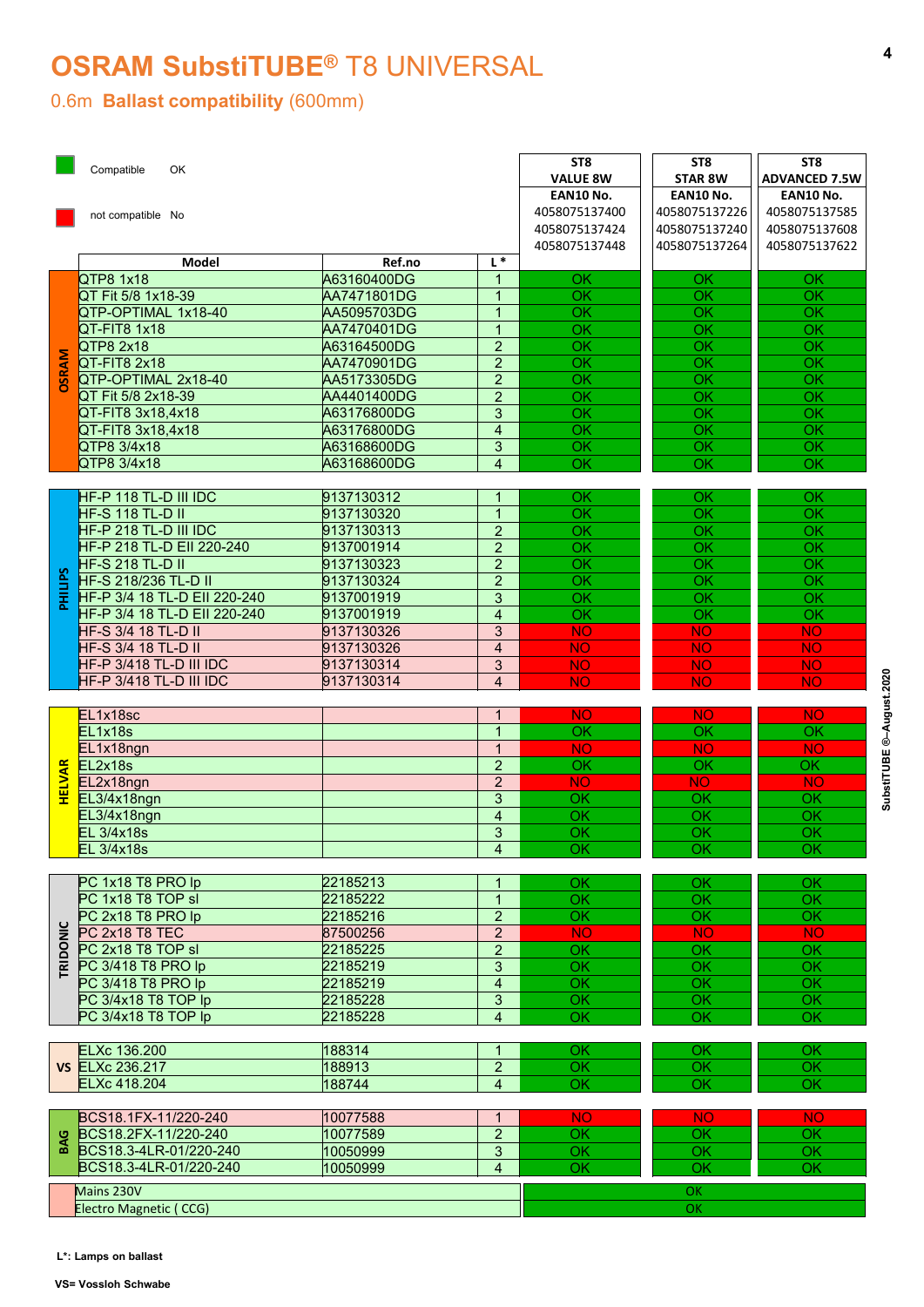## OSRAM SubstiTUBE® T8 UNIVERSAL

#### 1.2m Ballast compatibility (1200mm)

| VALUE 16W<br>STAR 16W<br><b>ADVANCED 14W</b><br><b>UO 15W</b><br>Compatible<br>OK<br>EAN10 No.<br>EAN10 No.<br>EAN10 No.<br>EAN10 No.<br>4058075137462 4058075137288<br>4058075137646<br>not compatible No<br>4058075137486 4058075137301<br>4058075137660<br>4058075137509 4058075137325<br>4058075137684<br>$L^*$<br>Model<br>Ref.no<br>QTP8 1x36<br>A63162D00DG<br>$\overline{1}$<br><b>OK</b><br>OK<br>OK<br>OK<br>QT-FIT8 1x36<br>AA7470601DG<br>$\overline{1}$<br><b>OK</b><br><b>OK</b><br>OK<br>OK<br>QT-FIT 5/8 1x18-39<br>AA7471801DG<br>$\overline{1}$<br><b>OK</b><br><b>OK</b><br>OK<br>OK<br>QTP-OPTIMAL 1x18-40<br>AA5095703DG<br>$\overline{1}$<br>OK<br>OK<br>OK<br>OK<br><b>SRAM</b><br>A63166E01DG<br>$\overline{2}$<br>QTP8 2x36<br>OK<br>OK<br>OK<br>OK<br>QT-FIT8 2x36<br>$\overline{2}$<br>A63173300DG<br><b>OK</b><br><b>OK</b><br>OK<br>OK<br>O<br>$\overline{2}$<br>QTP-OPTIMAL 2x18-40<br>AA5173305DG<br><b>OK</b><br>OK<br><b>OK</b><br>OK<br>$\overline{2}$<br>OK<br>QT-FIT 5/8 2x18-39<br>AA4401400DG<br>OK<br>OK<br>$\mathsf{OK}% _{\mathsf{CL}}\times\mathsf{CK}_{\mathsf{CL}}^{\mathsf{CL}}(\mathsf{CL})$<br>EZ-PLUS 2X36/220-230<br>A53290702DG<br><b>NO</b><br>$\overline{2}$<br><b>NO</b><br><b>NO</b><br>NO <sub>1</sub><br>QT-FIT8 3x36<br>A62495100DG<br>$\mathbf{3}$<br>OK<br>OK<br>OK<br><b>OK</b><br>9137001926<br>HF-B 136 TL-D EII 220-240<br>OK<br>-1<br>OK<br>OK<br><b>OK</b><br>9137130321<br>OK<br><b>HF-S 136 TL-D II</b><br>OK<br>OK<br>OK<br>$\overline{1}$<br>9137130315<br>HF-P 136 TL-D III IDC<br>OK<br>$\overline{1}$<br>OK<br>OK<br>OK<br><b>8</b> HF-B 136/236 TLD EII 220-240<br>HF-P 236 TL-D III IDC<br>HF-P 236 TLD EII 220-240<br>$\overline{2}$<br>9137001928<br>OK<br>OK<br>OK<br>OK<br>9137130316<br>$2^{\circ}$<br><b>NO</b><br><b>NO</b><br><b>NO</b><br><b>NO</b><br>9137001915<br>$\overline{2}$<br>OK<br>OK<br>OK<br>OK<br>OK<br>HF-S 218/236 TL-D II<br>9137130324<br>2 <sup>1</sup><br>OK<br>OK<br>OK<br><b>HF-S 336 TL-D II</b><br>OK<br>OK<br>9137130327<br>$\mathbf{3}$<br>OK<br>OK<br><b>NO</b><br>HF-P 336 TL-D III IDC<br>3 <sup>1</sup><br><b>NO</b><br><b>NO</b><br>9137130317<br><b>NO</b><br>EL1x36/40/18s<br>OK.<br>OK<br>OK.<br><b>OK</b><br>$\overline{1}$<br>EL1x36ngn<br>$\overline{1}$<br><b>NO</b><br><b>NO</b><br><b>NO</b><br><b>NO</b><br><b>LVAR</b><br>EL2x36/40s<br>$\overline{2}$<br>OK<br>OK<br>OK.<br>OK<br>EL2x36/40s-u<br>$\overline{2}$<br>OK<br>OK<br>OK<br>OK<br>뿦<br>EL2x36ngn<br>$2^{\circ}$<br><b>NO</b><br><b>NO</b><br><b>NO</b><br>NO.<br>EL2x36sc<br>$\overline{2}$<br><b>NO</b><br><b>NO</b><br><b>NO</b><br><b>NO</b><br>EL2x36HF<br>$\overline{2}$<br>OK<br><b>OK</b><br>OK<br>OK<br>PC 1/36 T8 PRO Ip 220-240 V 50/60/0<br>22185214<br>$\overline{1}$<br>Hz<br>OK<br>OK<br><b>OK</b><br><b>OK</b><br>PC 1x36 T8 TOP sl<br>$\overline{OK}$<br>$\overline{OK}$<br>22185223<br>OK<br>OK<br>$\overline{1}$<br>PC 1/36 T8 PRO sc x!tec<br>89800008<br>OK<br><b>OK</b><br>OK<br>OK<br>$\overline{1}$<br>TRIDONIC<br>22185214<br>OK<br>OK<br>PC1/36 T8 PRO<br>$\overline{1}$<br>OK<br>OK<br>OK<br>PC 2x36 T8 PRO sl<br>22185217<br>2 <sup>1</sup><br>OK<br>OK<br>OK<br>PC 2x36/4x18 T8 TEC<br>87500260<br>2 <sup>1</sup><br><b>NO</b><br><b>NO</b><br>NO.<br><b>NO</b><br>87500259<br>PC 2x36 T8 TEC<br>2 <sup>1</sup><br><b>NO</b><br><b>NO</b><br><b>NO</b><br><b>NO</b><br>22185226<br>PC 2x36 T8 TOP sl<br>2 <sup>1</sup><br>OK<br>OK<br>OK.<br>OK<br>$\overline{OK}$<br>$\overline{OK}$<br>$\overline{OK}$<br>PC 3/36 T8 PRO x!tec<br>$\overline{OK}$<br>22176231<br>3 <sup>1</sup><br><b>ELXc 136.200</b><br>188314<br>$\overline{1}$<br>OK<br>OK<br>OK<br>OK<br>ELXc 136.207<br>188708<br>$\overline{OK}$<br>$\overline{OK}$<br>$\overline{OK}$<br>$\overline{1}$<br>OK<br>2 <sup>1</sup><br>ELXc 236.202<br>188316<br>OK<br>OK<br>OK<br>OK<br><b>VS ELXc 236.217</b><br>$\overline{2}$<br>188913<br>OK<br>OK<br>OK<br>OK<br>ELXc 236.208<br>188705<br>$\overline{2}$<br>OK<br>OK<br>OK<br>OK<br><b>ELXe 238.527</b><br>2 <sup>1</sup><br>188137<br>OK<br><b>OK</b><br>OK<br>OK<br>$\overline{\mathsf{OK}}$<br>ELXc 336.214<br>OK<br>188595<br>$\mathbf{3}$<br>OK<br>OK<br>1007590<br>OK<br>OK<br>BCS36.1FX-11<br>OK<br>OK<br>$\overline{1}$<br>BAG<br><b>BCS36.2FX-11</b><br>10077591<br>$\overline{2}$<br>OK<br>OK<br>OK<br>OK<br>ECS 36.2 S-01 / 220 - 240<br>$\overline{2}$<br><b>NO</b><br><b>NO</b><br><b>NO</b><br>167032<br><b>NO</b><br>Mains 230V<br>OK<br>Electro Magnetic (CCG)<br>OK<br>L*: Lamps on ballast |  |  |  |                 |
|----------------------------------------------------------------------------------------------------------------------------------------------------------------------------------------------------------------------------------------------------------------------------------------------------------------------------------------------------------------------------------------------------------------------------------------------------------------------------------------------------------------------------------------------------------------------------------------------------------------------------------------------------------------------------------------------------------------------------------------------------------------------------------------------------------------------------------------------------------------------------------------------------------------------------------------------------------------------------------------------------------------------------------------------------------------------------------------------------------------------------------------------------------------------------------------------------------------------------------------------------------------------------------------------------------------------------------------------------------------------------------------------------------------------------------------------------------------------------------------------------------------------------------------------------------------------------------------------------------------------------------------------------------------------------------------------------------------------------------------------------------------------------------------------------------------------------------------------------------------------------------------------------------------------------------------------------------------------------------------------------------------------------------------------------------------------------------------------------------------------------------------------------------------------------------------------------------------------------------------------------------------------------------------------------------------------------------------------------------------------------------------------------------------------------------------------------------------------------------------------------------------------------------------------------------------------------------------------------------------------------------------------------------------------------------------------------------------------------------------------------------------------------------------------------------------------------------------------------------------------------------------------------------------------------------------------------------------------------------------------------------------------------------------------------------------------------------------------------------------------------------------------------------------------------------------------------------------------------------------------------------------------------------------------------------------------------------------------------------------------------------------------------------------------------------------------------------------------------------------------------------------------------------------------------------------------------------------------------------------------------------------------------------------------------------------------------------------------------------------------------------------------------------------------------------------------------------------------------------------------------------------------------------------------------------------------------------------------------------------------------------------------------------------------------------------------------------------------------------------------------------------------------------------------------------------------------------------------------------------------------------------------------------------------------------------------------------------------------------------------------------------------------------------------------------------------------------------------------------------------------------------------------------------------|--|--|--|-----------------|
|                                                                                                                                                                                                                                                                                                                                                                                                                                                                                                                                                                                                                                                                                                                                                                                                                                                                                                                                                                                                                                                                                                                                                                                                                                                                                                                                                                                                                                                                                                                                                                                                                                                                                                                                                                                                                                                                                                                                                                                                                                                                                                                                                                                                                                                                                                                                                                                                                                                                                                                                                                                                                                                                                                                                                                                                                                                                                                                                                                                                                                                                                                                                                                                                                                                                                                                                                                                                                                                                                                                                                                                                                                                                                                                                                                                                                                                                                                                                                                                                                                                                                                                                                                                                                                                                                                                                                                                                                                                                                                                                              |  |  |  | <b>ADVANCED</b> |
|                                                                                                                                                                                                                                                                                                                                                                                                                                                                                                                                                                                                                                                                                                                                                                                                                                                                                                                                                                                                                                                                                                                                                                                                                                                                                                                                                                                                                                                                                                                                                                                                                                                                                                                                                                                                                                                                                                                                                                                                                                                                                                                                                                                                                                                                                                                                                                                                                                                                                                                                                                                                                                                                                                                                                                                                                                                                                                                                                                                                                                                                                                                                                                                                                                                                                                                                                                                                                                                                                                                                                                                                                                                                                                                                                                                                                                                                                                                                                                                                                                                                                                                                                                                                                                                                                                                                                                                                                                                                                                                                              |  |  |  | 4058075137769   |
|                                                                                                                                                                                                                                                                                                                                                                                                                                                                                                                                                                                                                                                                                                                                                                                                                                                                                                                                                                                                                                                                                                                                                                                                                                                                                                                                                                                                                                                                                                                                                                                                                                                                                                                                                                                                                                                                                                                                                                                                                                                                                                                                                                                                                                                                                                                                                                                                                                                                                                                                                                                                                                                                                                                                                                                                                                                                                                                                                                                                                                                                                                                                                                                                                                                                                                                                                                                                                                                                                                                                                                                                                                                                                                                                                                                                                                                                                                                                                                                                                                                                                                                                                                                                                                                                                                                                                                                                                                                                                                                                              |  |  |  | 4058075137783   |
|                                                                                                                                                                                                                                                                                                                                                                                                                                                                                                                                                                                                                                                                                                                                                                                                                                                                                                                                                                                                                                                                                                                                                                                                                                                                                                                                                                                                                                                                                                                                                                                                                                                                                                                                                                                                                                                                                                                                                                                                                                                                                                                                                                                                                                                                                                                                                                                                                                                                                                                                                                                                                                                                                                                                                                                                                                                                                                                                                                                                                                                                                                                                                                                                                                                                                                                                                                                                                                                                                                                                                                                                                                                                                                                                                                                                                                                                                                                                                                                                                                                                                                                                                                                                                                                                                                                                                                                                                                                                                                                                              |  |  |  |                 |
|                                                                                                                                                                                                                                                                                                                                                                                                                                                                                                                                                                                                                                                                                                                                                                                                                                                                                                                                                                                                                                                                                                                                                                                                                                                                                                                                                                                                                                                                                                                                                                                                                                                                                                                                                                                                                                                                                                                                                                                                                                                                                                                                                                                                                                                                                                                                                                                                                                                                                                                                                                                                                                                                                                                                                                                                                                                                                                                                                                                                                                                                                                                                                                                                                                                                                                                                                                                                                                                                                                                                                                                                                                                                                                                                                                                                                                                                                                                                                                                                                                                                                                                                                                                                                                                                                                                                                                                                                                                                                                                                              |  |  |  |                 |
|                                                                                                                                                                                                                                                                                                                                                                                                                                                                                                                                                                                                                                                                                                                                                                                                                                                                                                                                                                                                                                                                                                                                                                                                                                                                                                                                                                                                                                                                                                                                                                                                                                                                                                                                                                                                                                                                                                                                                                                                                                                                                                                                                                                                                                                                                                                                                                                                                                                                                                                                                                                                                                                                                                                                                                                                                                                                                                                                                                                                                                                                                                                                                                                                                                                                                                                                                                                                                                                                                                                                                                                                                                                                                                                                                                                                                                                                                                                                                                                                                                                                                                                                                                                                                                                                                                                                                                                                                                                                                                                                              |  |  |  |                 |
|                                                                                                                                                                                                                                                                                                                                                                                                                                                                                                                                                                                                                                                                                                                                                                                                                                                                                                                                                                                                                                                                                                                                                                                                                                                                                                                                                                                                                                                                                                                                                                                                                                                                                                                                                                                                                                                                                                                                                                                                                                                                                                                                                                                                                                                                                                                                                                                                                                                                                                                                                                                                                                                                                                                                                                                                                                                                                                                                                                                                                                                                                                                                                                                                                                                                                                                                                                                                                                                                                                                                                                                                                                                                                                                                                                                                                                                                                                                                                                                                                                                                                                                                                                                                                                                                                                                                                                                                                                                                                                                                              |  |  |  |                 |
|                                                                                                                                                                                                                                                                                                                                                                                                                                                                                                                                                                                                                                                                                                                                                                                                                                                                                                                                                                                                                                                                                                                                                                                                                                                                                                                                                                                                                                                                                                                                                                                                                                                                                                                                                                                                                                                                                                                                                                                                                                                                                                                                                                                                                                                                                                                                                                                                                                                                                                                                                                                                                                                                                                                                                                                                                                                                                                                                                                                                                                                                                                                                                                                                                                                                                                                                                                                                                                                                                                                                                                                                                                                                                                                                                                                                                                                                                                                                                                                                                                                                                                                                                                                                                                                                                                                                                                                                                                                                                                                                              |  |  |  |                 |
|                                                                                                                                                                                                                                                                                                                                                                                                                                                                                                                                                                                                                                                                                                                                                                                                                                                                                                                                                                                                                                                                                                                                                                                                                                                                                                                                                                                                                                                                                                                                                                                                                                                                                                                                                                                                                                                                                                                                                                                                                                                                                                                                                                                                                                                                                                                                                                                                                                                                                                                                                                                                                                                                                                                                                                                                                                                                                                                                                                                                                                                                                                                                                                                                                                                                                                                                                                                                                                                                                                                                                                                                                                                                                                                                                                                                                                                                                                                                                                                                                                                                                                                                                                                                                                                                                                                                                                                                                                                                                                                                              |  |  |  |                 |
|                                                                                                                                                                                                                                                                                                                                                                                                                                                                                                                                                                                                                                                                                                                                                                                                                                                                                                                                                                                                                                                                                                                                                                                                                                                                                                                                                                                                                                                                                                                                                                                                                                                                                                                                                                                                                                                                                                                                                                                                                                                                                                                                                                                                                                                                                                                                                                                                                                                                                                                                                                                                                                                                                                                                                                                                                                                                                                                                                                                                                                                                                                                                                                                                                                                                                                                                                                                                                                                                                                                                                                                                                                                                                                                                                                                                                                                                                                                                                                                                                                                                                                                                                                                                                                                                                                                                                                                                                                                                                                                                              |  |  |  |                 |
|                                                                                                                                                                                                                                                                                                                                                                                                                                                                                                                                                                                                                                                                                                                                                                                                                                                                                                                                                                                                                                                                                                                                                                                                                                                                                                                                                                                                                                                                                                                                                                                                                                                                                                                                                                                                                                                                                                                                                                                                                                                                                                                                                                                                                                                                                                                                                                                                                                                                                                                                                                                                                                                                                                                                                                                                                                                                                                                                                                                                                                                                                                                                                                                                                                                                                                                                                                                                                                                                                                                                                                                                                                                                                                                                                                                                                                                                                                                                                                                                                                                                                                                                                                                                                                                                                                                                                                                                                                                                                                                                              |  |  |  |                 |
|                                                                                                                                                                                                                                                                                                                                                                                                                                                                                                                                                                                                                                                                                                                                                                                                                                                                                                                                                                                                                                                                                                                                                                                                                                                                                                                                                                                                                                                                                                                                                                                                                                                                                                                                                                                                                                                                                                                                                                                                                                                                                                                                                                                                                                                                                                                                                                                                                                                                                                                                                                                                                                                                                                                                                                                                                                                                                                                                                                                                                                                                                                                                                                                                                                                                                                                                                                                                                                                                                                                                                                                                                                                                                                                                                                                                                                                                                                                                                                                                                                                                                                                                                                                                                                                                                                                                                                                                                                                                                                                                              |  |  |  |                 |
|                                                                                                                                                                                                                                                                                                                                                                                                                                                                                                                                                                                                                                                                                                                                                                                                                                                                                                                                                                                                                                                                                                                                                                                                                                                                                                                                                                                                                                                                                                                                                                                                                                                                                                                                                                                                                                                                                                                                                                                                                                                                                                                                                                                                                                                                                                                                                                                                                                                                                                                                                                                                                                                                                                                                                                                                                                                                                                                                                                                                                                                                                                                                                                                                                                                                                                                                                                                                                                                                                                                                                                                                                                                                                                                                                                                                                                                                                                                                                                                                                                                                                                                                                                                                                                                                                                                                                                                                                                                                                                                                              |  |  |  |                 |
|                                                                                                                                                                                                                                                                                                                                                                                                                                                                                                                                                                                                                                                                                                                                                                                                                                                                                                                                                                                                                                                                                                                                                                                                                                                                                                                                                                                                                                                                                                                                                                                                                                                                                                                                                                                                                                                                                                                                                                                                                                                                                                                                                                                                                                                                                                                                                                                                                                                                                                                                                                                                                                                                                                                                                                                                                                                                                                                                                                                                                                                                                                                                                                                                                                                                                                                                                                                                                                                                                                                                                                                                                                                                                                                                                                                                                                                                                                                                                                                                                                                                                                                                                                                                                                                                                                                                                                                                                                                                                                                                              |  |  |  |                 |
|                                                                                                                                                                                                                                                                                                                                                                                                                                                                                                                                                                                                                                                                                                                                                                                                                                                                                                                                                                                                                                                                                                                                                                                                                                                                                                                                                                                                                                                                                                                                                                                                                                                                                                                                                                                                                                                                                                                                                                                                                                                                                                                                                                                                                                                                                                                                                                                                                                                                                                                                                                                                                                                                                                                                                                                                                                                                                                                                                                                                                                                                                                                                                                                                                                                                                                                                                                                                                                                                                                                                                                                                                                                                                                                                                                                                                                                                                                                                                                                                                                                                                                                                                                                                                                                                                                                                                                                                                                                                                                                                              |  |  |  |                 |
|                                                                                                                                                                                                                                                                                                                                                                                                                                                                                                                                                                                                                                                                                                                                                                                                                                                                                                                                                                                                                                                                                                                                                                                                                                                                                                                                                                                                                                                                                                                                                                                                                                                                                                                                                                                                                                                                                                                                                                                                                                                                                                                                                                                                                                                                                                                                                                                                                                                                                                                                                                                                                                                                                                                                                                                                                                                                                                                                                                                                                                                                                                                                                                                                                                                                                                                                                                                                                                                                                                                                                                                                                                                                                                                                                                                                                                                                                                                                                                                                                                                                                                                                                                                                                                                                                                                                                                                                                                                                                                                                              |  |  |  |                 |
|                                                                                                                                                                                                                                                                                                                                                                                                                                                                                                                                                                                                                                                                                                                                                                                                                                                                                                                                                                                                                                                                                                                                                                                                                                                                                                                                                                                                                                                                                                                                                                                                                                                                                                                                                                                                                                                                                                                                                                                                                                                                                                                                                                                                                                                                                                                                                                                                                                                                                                                                                                                                                                                                                                                                                                                                                                                                                                                                                                                                                                                                                                                                                                                                                                                                                                                                                                                                                                                                                                                                                                                                                                                                                                                                                                                                                                                                                                                                                                                                                                                                                                                                                                                                                                                                                                                                                                                                                                                                                                                                              |  |  |  |                 |
|                                                                                                                                                                                                                                                                                                                                                                                                                                                                                                                                                                                                                                                                                                                                                                                                                                                                                                                                                                                                                                                                                                                                                                                                                                                                                                                                                                                                                                                                                                                                                                                                                                                                                                                                                                                                                                                                                                                                                                                                                                                                                                                                                                                                                                                                                                                                                                                                                                                                                                                                                                                                                                                                                                                                                                                                                                                                                                                                                                                                                                                                                                                                                                                                                                                                                                                                                                                                                                                                                                                                                                                                                                                                                                                                                                                                                                                                                                                                                                                                                                                                                                                                                                                                                                                                                                                                                                                                                                                                                                                                              |  |  |  |                 |
|                                                                                                                                                                                                                                                                                                                                                                                                                                                                                                                                                                                                                                                                                                                                                                                                                                                                                                                                                                                                                                                                                                                                                                                                                                                                                                                                                                                                                                                                                                                                                                                                                                                                                                                                                                                                                                                                                                                                                                                                                                                                                                                                                                                                                                                                                                                                                                                                                                                                                                                                                                                                                                                                                                                                                                                                                                                                                                                                                                                                                                                                                                                                                                                                                                                                                                                                                                                                                                                                                                                                                                                                                                                                                                                                                                                                                                                                                                                                                                                                                                                                                                                                                                                                                                                                                                                                                                                                                                                                                                                                              |  |  |  |                 |
|                                                                                                                                                                                                                                                                                                                                                                                                                                                                                                                                                                                                                                                                                                                                                                                                                                                                                                                                                                                                                                                                                                                                                                                                                                                                                                                                                                                                                                                                                                                                                                                                                                                                                                                                                                                                                                                                                                                                                                                                                                                                                                                                                                                                                                                                                                                                                                                                                                                                                                                                                                                                                                                                                                                                                                                                                                                                                                                                                                                                                                                                                                                                                                                                                                                                                                                                                                                                                                                                                                                                                                                                                                                                                                                                                                                                                                                                                                                                                                                                                                                                                                                                                                                                                                                                                                                                                                                                                                                                                                                                              |  |  |  |                 |
|                                                                                                                                                                                                                                                                                                                                                                                                                                                                                                                                                                                                                                                                                                                                                                                                                                                                                                                                                                                                                                                                                                                                                                                                                                                                                                                                                                                                                                                                                                                                                                                                                                                                                                                                                                                                                                                                                                                                                                                                                                                                                                                                                                                                                                                                                                                                                                                                                                                                                                                                                                                                                                                                                                                                                                                                                                                                                                                                                                                                                                                                                                                                                                                                                                                                                                                                                                                                                                                                                                                                                                                                                                                                                                                                                                                                                                                                                                                                                                                                                                                                                                                                                                                                                                                                                                                                                                                                                                                                                                                                              |  |  |  |                 |
|                                                                                                                                                                                                                                                                                                                                                                                                                                                                                                                                                                                                                                                                                                                                                                                                                                                                                                                                                                                                                                                                                                                                                                                                                                                                                                                                                                                                                                                                                                                                                                                                                                                                                                                                                                                                                                                                                                                                                                                                                                                                                                                                                                                                                                                                                                                                                                                                                                                                                                                                                                                                                                                                                                                                                                                                                                                                                                                                                                                                                                                                                                                                                                                                                                                                                                                                                                                                                                                                                                                                                                                                                                                                                                                                                                                                                                                                                                                                                                                                                                                                                                                                                                                                                                                                                                                                                                                                                                                                                                                                              |  |  |  |                 |
|                                                                                                                                                                                                                                                                                                                                                                                                                                                                                                                                                                                                                                                                                                                                                                                                                                                                                                                                                                                                                                                                                                                                                                                                                                                                                                                                                                                                                                                                                                                                                                                                                                                                                                                                                                                                                                                                                                                                                                                                                                                                                                                                                                                                                                                                                                                                                                                                                                                                                                                                                                                                                                                                                                                                                                                                                                                                                                                                                                                                                                                                                                                                                                                                                                                                                                                                                                                                                                                                                                                                                                                                                                                                                                                                                                                                                                                                                                                                                                                                                                                                                                                                                                                                                                                                                                                                                                                                                                                                                                                                              |  |  |  |                 |
|                                                                                                                                                                                                                                                                                                                                                                                                                                                                                                                                                                                                                                                                                                                                                                                                                                                                                                                                                                                                                                                                                                                                                                                                                                                                                                                                                                                                                                                                                                                                                                                                                                                                                                                                                                                                                                                                                                                                                                                                                                                                                                                                                                                                                                                                                                                                                                                                                                                                                                                                                                                                                                                                                                                                                                                                                                                                                                                                                                                                                                                                                                                                                                                                                                                                                                                                                                                                                                                                                                                                                                                                                                                                                                                                                                                                                                                                                                                                                                                                                                                                                                                                                                                                                                                                                                                                                                                                                                                                                                                                              |  |  |  |                 |
|                                                                                                                                                                                                                                                                                                                                                                                                                                                                                                                                                                                                                                                                                                                                                                                                                                                                                                                                                                                                                                                                                                                                                                                                                                                                                                                                                                                                                                                                                                                                                                                                                                                                                                                                                                                                                                                                                                                                                                                                                                                                                                                                                                                                                                                                                                                                                                                                                                                                                                                                                                                                                                                                                                                                                                                                                                                                                                                                                                                                                                                                                                                                                                                                                                                                                                                                                                                                                                                                                                                                                                                                                                                                                                                                                                                                                                                                                                                                                                                                                                                                                                                                                                                                                                                                                                                                                                                                                                                                                                                                              |  |  |  |                 |
|                                                                                                                                                                                                                                                                                                                                                                                                                                                                                                                                                                                                                                                                                                                                                                                                                                                                                                                                                                                                                                                                                                                                                                                                                                                                                                                                                                                                                                                                                                                                                                                                                                                                                                                                                                                                                                                                                                                                                                                                                                                                                                                                                                                                                                                                                                                                                                                                                                                                                                                                                                                                                                                                                                                                                                                                                                                                                                                                                                                                                                                                                                                                                                                                                                                                                                                                                                                                                                                                                                                                                                                                                                                                                                                                                                                                                                                                                                                                                                                                                                                                                                                                                                                                                                                                                                                                                                                                                                                                                                                                              |  |  |  |                 |
|                                                                                                                                                                                                                                                                                                                                                                                                                                                                                                                                                                                                                                                                                                                                                                                                                                                                                                                                                                                                                                                                                                                                                                                                                                                                                                                                                                                                                                                                                                                                                                                                                                                                                                                                                                                                                                                                                                                                                                                                                                                                                                                                                                                                                                                                                                                                                                                                                                                                                                                                                                                                                                                                                                                                                                                                                                                                                                                                                                                                                                                                                                                                                                                                                                                                                                                                                                                                                                                                                                                                                                                                                                                                                                                                                                                                                                                                                                                                                                                                                                                                                                                                                                                                                                                                                                                                                                                                                                                                                                                                              |  |  |  |                 |
|                                                                                                                                                                                                                                                                                                                                                                                                                                                                                                                                                                                                                                                                                                                                                                                                                                                                                                                                                                                                                                                                                                                                                                                                                                                                                                                                                                                                                                                                                                                                                                                                                                                                                                                                                                                                                                                                                                                                                                                                                                                                                                                                                                                                                                                                                                                                                                                                                                                                                                                                                                                                                                                                                                                                                                                                                                                                                                                                                                                                                                                                                                                                                                                                                                                                                                                                                                                                                                                                                                                                                                                                                                                                                                                                                                                                                                                                                                                                                                                                                                                                                                                                                                                                                                                                                                                                                                                                                                                                                                                                              |  |  |  |                 |
|                                                                                                                                                                                                                                                                                                                                                                                                                                                                                                                                                                                                                                                                                                                                                                                                                                                                                                                                                                                                                                                                                                                                                                                                                                                                                                                                                                                                                                                                                                                                                                                                                                                                                                                                                                                                                                                                                                                                                                                                                                                                                                                                                                                                                                                                                                                                                                                                                                                                                                                                                                                                                                                                                                                                                                                                                                                                                                                                                                                                                                                                                                                                                                                                                                                                                                                                                                                                                                                                                                                                                                                                                                                                                                                                                                                                                                                                                                                                                                                                                                                                                                                                                                                                                                                                                                                                                                                                                                                                                                                                              |  |  |  |                 |
|                                                                                                                                                                                                                                                                                                                                                                                                                                                                                                                                                                                                                                                                                                                                                                                                                                                                                                                                                                                                                                                                                                                                                                                                                                                                                                                                                                                                                                                                                                                                                                                                                                                                                                                                                                                                                                                                                                                                                                                                                                                                                                                                                                                                                                                                                                                                                                                                                                                                                                                                                                                                                                                                                                                                                                                                                                                                                                                                                                                                                                                                                                                                                                                                                                                                                                                                                                                                                                                                                                                                                                                                                                                                                                                                                                                                                                                                                                                                                                                                                                                                                                                                                                                                                                                                                                                                                                                                                                                                                                                                              |  |  |  |                 |
|                                                                                                                                                                                                                                                                                                                                                                                                                                                                                                                                                                                                                                                                                                                                                                                                                                                                                                                                                                                                                                                                                                                                                                                                                                                                                                                                                                                                                                                                                                                                                                                                                                                                                                                                                                                                                                                                                                                                                                                                                                                                                                                                                                                                                                                                                                                                                                                                                                                                                                                                                                                                                                                                                                                                                                                                                                                                                                                                                                                                                                                                                                                                                                                                                                                                                                                                                                                                                                                                                                                                                                                                                                                                                                                                                                                                                                                                                                                                                                                                                                                                                                                                                                                                                                                                                                                                                                                                                                                                                                                                              |  |  |  |                 |
|                                                                                                                                                                                                                                                                                                                                                                                                                                                                                                                                                                                                                                                                                                                                                                                                                                                                                                                                                                                                                                                                                                                                                                                                                                                                                                                                                                                                                                                                                                                                                                                                                                                                                                                                                                                                                                                                                                                                                                                                                                                                                                                                                                                                                                                                                                                                                                                                                                                                                                                                                                                                                                                                                                                                                                                                                                                                                                                                                                                                                                                                                                                                                                                                                                                                                                                                                                                                                                                                                                                                                                                                                                                                                                                                                                                                                                                                                                                                                                                                                                                                                                                                                                                                                                                                                                                                                                                                                                                                                                                                              |  |  |  |                 |
|                                                                                                                                                                                                                                                                                                                                                                                                                                                                                                                                                                                                                                                                                                                                                                                                                                                                                                                                                                                                                                                                                                                                                                                                                                                                                                                                                                                                                                                                                                                                                                                                                                                                                                                                                                                                                                                                                                                                                                                                                                                                                                                                                                                                                                                                                                                                                                                                                                                                                                                                                                                                                                                                                                                                                                                                                                                                                                                                                                                                                                                                                                                                                                                                                                                                                                                                                                                                                                                                                                                                                                                                                                                                                                                                                                                                                                                                                                                                                                                                                                                                                                                                                                                                                                                                                                                                                                                                                                                                                                                                              |  |  |  |                 |
|                                                                                                                                                                                                                                                                                                                                                                                                                                                                                                                                                                                                                                                                                                                                                                                                                                                                                                                                                                                                                                                                                                                                                                                                                                                                                                                                                                                                                                                                                                                                                                                                                                                                                                                                                                                                                                                                                                                                                                                                                                                                                                                                                                                                                                                                                                                                                                                                                                                                                                                                                                                                                                                                                                                                                                                                                                                                                                                                                                                                                                                                                                                                                                                                                                                                                                                                                                                                                                                                                                                                                                                                                                                                                                                                                                                                                                                                                                                                                                                                                                                                                                                                                                                                                                                                                                                                                                                                                                                                                                                                              |  |  |  |                 |
|                                                                                                                                                                                                                                                                                                                                                                                                                                                                                                                                                                                                                                                                                                                                                                                                                                                                                                                                                                                                                                                                                                                                                                                                                                                                                                                                                                                                                                                                                                                                                                                                                                                                                                                                                                                                                                                                                                                                                                                                                                                                                                                                                                                                                                                                                                                                                                                                                                                                                                                                                                                                                                                                                                                                                                                                                                                                                                                                                                                                                                                                                                                                                                                                                                                                                                                                                                                                                                                                                                                                                                                                                                                                                                                                                                                                                                                                                                                                                                                                                                                                                                                                                                                                                                                                                                                                                                                                                                                                                                                                              |  |  |  |                 |
|                                                                                                                                                                                                                                                                                                                                                                                                                                                                                                                                                                                                                                                                                                                                                                                                                                                                                                                                                                                                                                                                                                                                                                                                                                                                                                                                                                                                                                                                                                                                                                                                                                                                                                                                                                                                                                                                                                                                                                                                                                                                                                                                                                                                                                                                                                                                                                                                                                                                                                                                                                                                                                                                                                                                                                                                                                                                                                                                                                                                                                                                                                                                                                                                                                                                                                                                                                                                                                                                                                                                                                                                                                                                                                                                                                                                                                                                                                                                                                                                                                                                                                                                                                                                                                                                                                                                                                                                                                                                                                                                              |  |  |  |                 |
|                                                                                                                                                                                                                                                                                                                                                                                                                                                                                                                                                                                                                                                                                                                                                                                                                                                                                                                                                                                                                                                                                                                                                                                                                                                                                                                                                                                                                                                                                                                                                                                                                                                                                                                                                                                                                                                                                                                                                                                                                                                                                                                                                                                                                                                                                                                                                                                                                                                                                                                                                                                                                                                                                                                                                                                                                                                                                                                                                                                                                                                                                                                                                                                                                                                                                                                                                                                                                                                                                                                                                                                                                                                                                                                                                                                                                                                                                                                                                                                                                                                                                                                                                                                                                                                                                                                                                                                                                                                                                                                                              |  |  |  |                 |
|                                                                                                                                                                                                                                                                                                                                                                                                                                                                                                                                                                                                                                                                                                                                                                                                                                                                                                                                                                                                                                                                                                                                                                                                                                                                                                                                                                                                                                                                                                                                                                                                                                                                                                                                                                                                                                                                                                                                                                                                                                                                                                                                                                                                                                                                                                                                                                                                                                                                                                                                                                                                                                                                                                                                                                                                                                                                                                                                                                                                                                                                                                                                                                                                                                                                                                                                                                                                                                                                                                                                                                                                                                                                                                                                                                                                                                                                                                                                                                                                                                                                                                                                                                                                                                                                                                                                                                                                                                                                                                                                              |  |  |  |                 |
|                                                                                                                                                                                                                                                                                                                                                                                                                                                                                                                                                                                                                                                                                                                                                                                                                                                                                                                                                                                                                                                                                                                                                                                                                                                                                                                                                                                                                                                                                                                                                                                                                                                                                                                                                                                                                                                                                                                                                                                                                                                                                                                                                                                                                                                                                                                                                                                                                                                                                                                                                                                                                                                                                                                                                                                                                                                                                                                                                                                                                                                                                                                                                                                                                                                                                                                                                                                                                                                                                                                                                                                                                                                                                                                                                                                                                                                                                                                                                                                                                                                                                                                                                                                                                                                                                                                                                                                                                                                                                                                                              |  |  |  |                 |
|                                                                                                                                                                                                                                                                                                                                                                                                                                                                                                                                                                                                                                                                                                                                                                                                                                                                                                                                                                                                                                                                                                                                                                                                                                                                                                                                                                                                                                                                                                                                                                                                                                                                                                                                                                                                                                                                                                                                                                                                                                                                                                                                                                                                                                                                                                                                                                                                                                                                                                                                                                                                                                                                                                                                                                                                                                                                                                                                                                                                                                                                                                                                                                                                                                                                                                                                                                                                                                                                                                                                                                                                                                                                                                                                                                                                                                                                                                                                                                                                                                                                                                                                                                                                                                                                                                                                                                                                                                                                                                                                              |  |  |  |                 |
|                                                                                                                                                                                                                                                                                                                                                                                                                                                                                                                                                                                                                                                                                                                                                                                                                                                                                                                                                                                                                                                                                                                                                                                                                                                                                                                                                                                                                                                                                                                                                                                                                                                                                                                                                                                                                                                                                                                                                                                                                                                                                                                                                                                                                                                                                                                                                                                                                                                                                                                                                                                                                                                                                                                                                                                                                                                                                                                                                                                                                                                                                                                                                                                                                                                                                                                                                                                                                                                                                                                                                                                                                                                                                                                                                                                                                                                                                                                                                                                                                                                                                                                                                                                                                                                                                                                                                                                                                                                                                                                                              |  |  |  |                 |
|                                                                                                                                                                                                                                                                                                                                                                                                                                                                                                                                                                                                                                                                                                                                                                                                                                                                                                                                                                                                                                                                                                                                                                                                                                                                                                                                                                                                                                                                                                                                                                                                                                                                                                                                                                                                                                                                                                                                                                                                                                                                                                                                                                                                                                                                                                                                                                                                                                                                                                                                                                                                                                                                                                                                                                                                                                                                                                                                                                                                                                                                                                                                                                                                                                                                                                                                                                                                                                                                                                                                                                                                                                                                                                                                                                                                                                                                                                                                                                                                                                                                                                                                                                                                                                                                                                                                                                                                                                                                                                                                              |  |  |  |                 |
|                                                                                                                                                                                                                                                                                                                                                                                                                                                                                                                                                                                                                                                                                                                                                                                                                                                                                                                                                                                                                                                                                                                                                                                                                                                                                                                                                                                                                                                                                                                                                                                                                                                                                                                                                                                                                                                                                                                                                                                                                                                                                                                                                                                                                                                                                                                                                                                                                                                                                                                                                                                                                                                                                                                                                                                                                                                                                                                                                                                                                                                                                                                                                                                                                                                                                                                                                                                                                                                                                                                                                                                                                                                                                                                                                                                                                                                                                                                                                                                                                                                                                                                                                                                                                                                                                                                                                                                                                                                                                                                                              |  |  |  |                 |
|                                                                                                                                                                                                                                                                                                                                                                                                                                                                                                                                                                                                                                                                                                                                                                                                                                                                                                                                                                                                                                                                                                                                                                                                                                                                                                                                                                                                                                                                                                                                                                                                                                                                                                                                                                                                                                                                                                                                                                                                                                                                                                                                                                                                                                                                                                                                                                                                                                                                                                                                                                                                                                                                                                                                                                                                                                                                                                                                                                                                                                                                                                                                                                                                                                                                                                                                                                                                                                                                                                                                                                                                                                                                                                                                                                                                                                                                                                                                                                                                                                                                                                                                                                                                                                                                                                                                                                                                                                                                                                                                              |  |  |  |                 |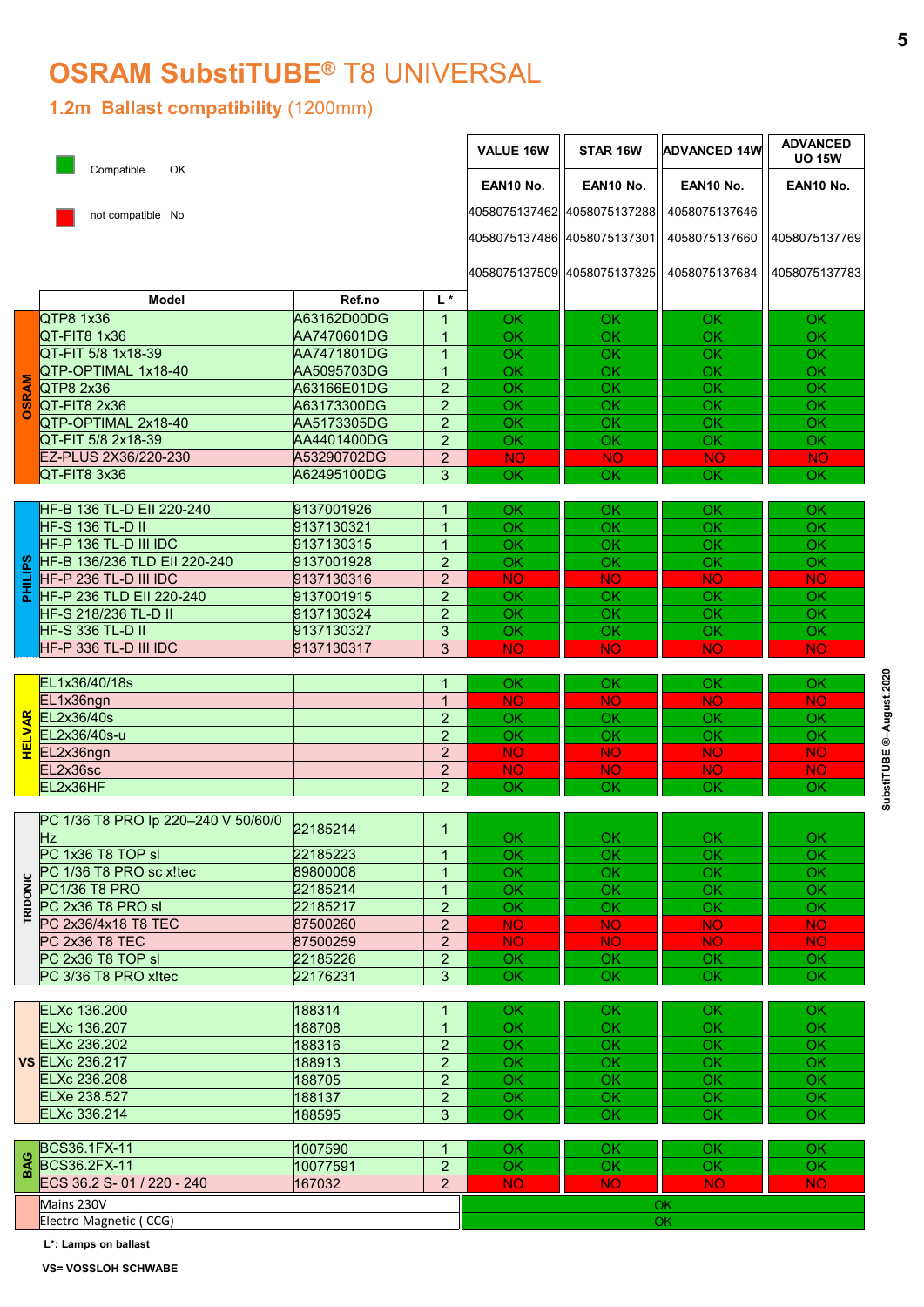## OSRAM SubstiTUBE® T8 UNIVERSAL

#### 1.5m Ballast compatibility (1500mm)

|                | 1.5m Ballast compatibility (1500mm)       |                                        |                                  | ST <sub>8</sub>                                    | <b>OSRAM SubstiTUBE® T8 UNIVERSAL</b><br>ST <sub>8</sub> | ST <sub>8</sub>                                              | ST <sub>8</sub>                                                 |
|----------------|-------------------------------------------|----------------------------------------|----------------------------------|----------------------------------------------------|----------------------------------------------------------|--------------------------------------------------------------|-----------------------------------------------------------------|
|                | Compatible<br>OK                          |                                        |                                  | <b>VALUE</b><br><b>19W</b><br>Product EAN10<br>No. | <b>STAR</b><br><b>19W</b><br><b>Product EAN10</b><br>No. | <b>ADVANCED</b><br><b>20W</b><br><b>Product EAN10</b><br>No. | <b>ADVANCED UO</b><br><b>23W</b><br><b>Product EAN10</b><br>No. |
|                | not compatible NO                         |                                        |                                  | 4058075137523<br>4058075137547<br>4058075137561    | 4058075137349<br>4058075137363<br>4058075137387          | 4058075137707<br>4058075137721<br>4058075137745              | 4058075137806<br>4058075137820                                  |
|                | <b>Model</b>                              | Ref.no                                 | L*                               |                                                    |                                                          |                                                              |                                                                 |
|                | QTP8 1x58                                 | A63163900DG                            | $\vert$ 1                        | OK                                                 | OK                                                       | <b>OK</b>                                                    | OK                                                              |
|                | QTP-OPTIMAL 1x54-58<br>QT-FIT 5/8 1x54-58 | AA5173305DG<br>AA7471901DG 1           | $\vert$ 1                        | OK<br>OK                                           | OK<br>OK                                                 | OK<br>OK                                                     | <b>OK</b><br><b>OK</b>                                          |
|                | QT-FIT8 1x58-70                           | AA3750700DG 1                          |                                  | OK                                                 | OK                                                       | OK                                                           | OK.                                                             |
| <b>OSRAM</b>   | QTP8 2x58                                 | A63167A00DG 2                          |                                  | <b>NO</b>                                          | <b>NO</b>                                                | <b>NO</b>                                                    | NO.                                                             |
|                | QTP-OPTIMAL 2x54-58                       | AA5697501DG 2                          |                                  | OK                                                 | OK                                                       | <b>OK</b>                                                    | OK                                                              |
|                | QT Fit 5/8 2x54-58                        | AA5296203DG 2                          |                                  | <b>NO</b>                                          | <b>NO</b>                                                | NO <sub>1</sub>                                              | NO.                                                             |
|                | QT-FIT8 2x58-70                           | AA7448800DG 2                          |                                  | <b>OK</b>                                          | OK.                                                      | OK                                                           | OK                                                              |
|                | HF-B 158 TLD EII 220-2409137001927   1    |                                        |                                  | OK.                                                | OK.                                                      | OK.                                                          | OK.                                                             |
|                | HF-E 158 TL-D                             | 9137130389                             | 1                                | <b>NO</b>                                          | <b>NO</b>                                                | <b>NO</b>                                                    | <b>NO</b>                                                       |
|                | HF-P 158 TLD EII 220-2409137001912        |                                        | 1 <sup>1</sup>                   | OK                                                 | OK                                                       | OK.                                                          | OK.                                                             |
|                | HF-P 158 TL-D III IDC                     | 9137130318                             | 1                                | OK                                                 | OK                                                       | OK                                                           | OK.                                                             |
| <b>PHILIPS</b> | <b>HF-S 158 TL-D II</b>                   | 9137130322                             | 1 <sup>1</sup>                   | OK                                                 | OK                                                       | OK                                                           | OK                                                              |
|                | HF-B 258 TLD EII 220-2409137001929        |                                        | 2 <sup>1</sup>                   | OK                                                 | OK                                                       | OK                                                           | OK                                                              |
|                | HF-P 258 TL-D III IDC                     | 9137130319                             | 2 <br>$\overline{2}$             | OK<br>OK                                           | OK<br>OK                                                 | OK<br>OK                                                     | OK<br><b>OK</b>                                                 |
|                | HF-S 258 TL-D II                          | 9137130325                             |                                  |                                                    |                                                          |                                                              |                                                                 |
|                | EL1x58ngn                                 |                                        | 1                                | <b>NO</b>                                          | <b>NO</b>                                                | <b>NO</b>                                                    | <b>NO</b>                                                       |
|                | EL1x58HF                                  |                                        | 1 <sup>1</sup>                   | OK                                                 | OK                                                       | OK                                                           | OK                                                              |
| <b>HELVAR</b>  | EL1x58s                                   |                                        | 1 <sup>1</sup><br>$\overline{2}$ | OK<br><b>NO</b>                                    | OK                                                       | OK                                                           | OK                                                              |
|                | EL2x58ngn<br>EL2x58s                      |                                        | $\overline{2}$                   | OK                                                 | <b>NO</b><br>OK                                          | <b>NO</b><br>OK                                              | NO <sub>1</sub><br>OK                                           |
|                | EL2x58HF                                  |                                        | $\overline{2}$                   | $\overline{OK}$                                    | OK                                                       | OK                                                           | OK                                                              |
|                |                                           |                                        |                                  |                                                    |                                                          |                                                              |                                                                 |
|                | PC 1x58 T8 TOP sl                         | 22185224                               | 1                                | OK                                                 | OK                                                       | <b>OK</b>                                                    | OK.                                                             |
| TRIDONIC       | PC 1x58 T8 PRO lp<br>PC 2x58 T8 PRO sl    | 22185215                               | $\overline{1}$<br>$\overline{2}$ | OK                                                 | OK                                                       | OK                                                           | OK                                                              |
|                | PC 2/58 T8 PRO                            | 22185218<br>22176215                   | $\overline{2}$                   | OK<br>OK                                           | <b>OK</b><br>OK                                          | OK<br>OK                                                     | <b>OK</b><br>OK.                                                |
|                | PC 2X58 T8 TOP sl                         | 22185227                               | $\overline{2}$                   | OK                                                 | OK                                                       | OK                                                           | OK                                                              |
|                | PC 2x58 E011 IDC                          | 22083174                               | $\overline{2}$                   | <b>NO</b>                                          | <b>NO</b>                                                | <b>NO</b>                                                    | <b>NO</b>                                                       |
|                |                                           |                                        |                                  |                                                    |                                                          |                                                              |                                                                 |
|                | <b>ELXc 158.209</b>                       |                                        | 1                                | OK                                                 | OK                                                       | OK                                                           | OK.                                                             |
| <b>VS</b>      | ELXc 158.218<br>ELXc 258.219              | 188914<br>188915                       | $\overline{1}$<br>$\overline{2}$ | OK<br>OK                                           | OK<br>$\overline{OK}$                                    | OK<br>OK                                                     | OK<br>OK                                                        |
|                |                                           |                                        |                                  |                                                    |                                                          |                                                              |                                                                 |
|                | BCS58.1FX-11/220-240                      | 10077592                               | 1                                | OK                                                 | OK                                                       | OK.                                                          | OK                                                              |
|                | BCS58.1SR-01/220-240                      | 10051002                               | $\overline{1}$                   | OK                                                 | OK                                                       | OK                                                           | <b>OK</b>                                                       |
| 0.a.9          | D58.1-23021E                              | 166072                                 | $\overline{1}$                   | <b>NO</b>                                          | <b>NO</b>                                                | <b>NO</b>                                                    | <b>NO</b>                                                       |
|                | BCS58.2FX-11/220-240                      | 10077593                               | $\overline{2}$                   | OK                                                 | OK                                                       | OK                                                           | OK                                                              |
|                | SCS58.2SR-11/220-240                      | 166272                                 | $\overline{2}$                   | <b>NO</b>                                          | <b>NO</b>                                                | <b>NO</b>                                                    | NO <sub>1</sub>                                                 |
| <b>ABB</b>     | ABB 1x58 CF<br>ABB 2x58 CF                | GZAH821107P0158 1<br>GZAH821108P0258 2 |                                  | <b>NO</b><br>OK                                    | NO <sub>1</sub><br>OK                                    | <b>NO</b><br>OK                                              | NO <sub>1</sub><br>OK                                           |
|                | Trilux ABB 1x58 CF                        | 50.1-220-01                            | 1                                | <b>NO</b>                                          | <b>NO</b>                                                | <b>NO</b>                                                    | <b>NO</b>                                                       |
|                |                                           |                                        |                                  |                                                    |                                                          |                                                              |                                                                 |
|                | Mains 230V                                |                                        |                                  |                                                    |                                                          | OK                                                           |                                                                 |
|                | Electro Magnetic (CCG)                    |                                        |                                  |                                                    |                                                          | $\overline{OK}$                                              |                                                                 |

| 2221<br>$\cdots$<br><b>TVL</b><br>. |  |
|-------------------------------------|--|
| $\sim$ $\sim$                       |  |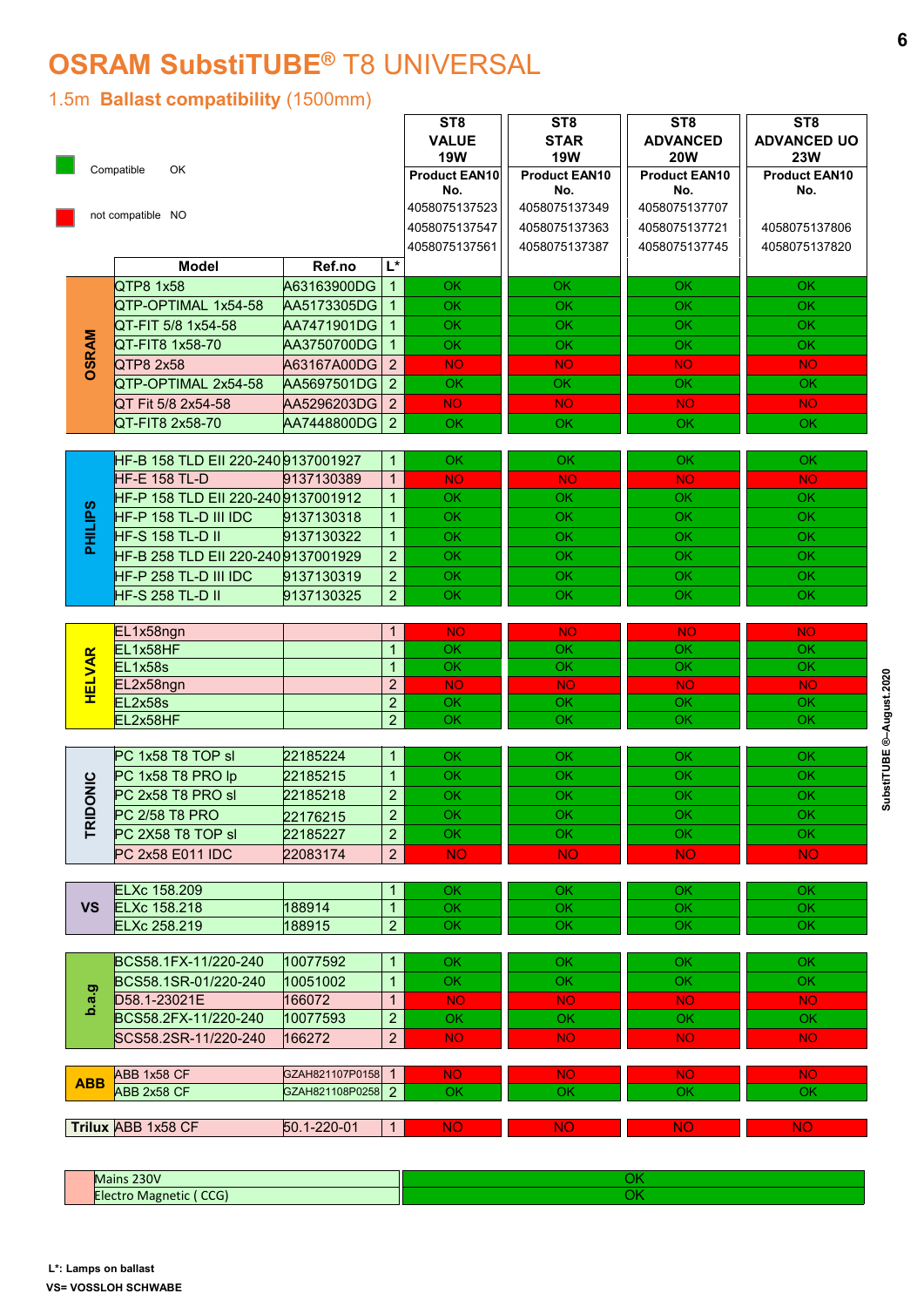#### OSRAM SubstiTUBE® T5HO80 37W UNIVERSAL

|              | Compatible<br>OK<br>not compatible No |              |                | T5 37W UNIVERSAL<br>Product EAN10 No.<br>4058075137844<br>4058075137868<br>4058075137882 |
|--------------|---------------------------------------|--------------|----------------|------------------------------------------------------------------------------------------|
|              | <b>Model</b>                          | EAN / Ref.no | L*             |                                                                                          |
|              | Qti 1x35/49/80/GII                    | AA3629700DG  | $\mathbf{1}$   | <b>OK</b>                                                                                |
|              | QTP5 1x80                             | A63948600DG  | $\mathbf{1}$   | OK                                                                                       |
|              | QTi DALI 1X35/49/80 DIM               | AA3853501DG  | $\mathbf{1}$   | NO.                                                                                      |
| OSRAM        | QT-FQ 2x80                            | A57569D01DG  | $\overline{2}$ | <b>OK</b>                                                                                |
|              | QTi 2X35/49/80/220-240 GII            | A74908402DG  | 2 <sup>2</sup> | <b>NO</b>                                                                                |
|              | QTi 2X35/49/80/220-240 GII            | A74908403OL  | 2 <sup>1</sup> | <b>NO</b>                                                                                |
|              |                                       |              |                |                                                                                          |
|              | HF-P 180 TL5/PL-L III IDC             | 9137130342   | $\mathbf{1}$   | <b>NO</b>                                                                                |
|              | HF-P 180 TL5/PL-L EII 220-240         | 9137 001 989 | $\mathbf{1}$   | NO.                                                                                      |
|              | HF-S 1 80 TL5/PL-L II                 | 9137130422   | $\mathbf{1}$   | OK.                                                                                      |
|              | HF-Pi 1 28/35/49/80 TL5 EII 220-240   | 9137006525   | $\mathbf{1}$   | OK.                                                                                      |
|              | HF-P Xt 180 TL5 EII 220-240V 50/60Hz  |              | 1              | NO.                                                                                      |
|              | HF-R 180 TL5/PLL EII                  |              | 1              | <b>NO</b>                                                                                |
| Philips      | HF-R TD 180 TL5/PL-L EII              | 9137006066   | 1              | <b>NO</b>                                                                                |
|              | HF-P 2 80 TL5/PL-L III IDC            | 9137130343   | $\overline{2}$ | NO.                                                                                      |
|              | HF-Pi 2 28/35/49/80 TL5 EII 220-240   | 9137006526   | 2 <sup>1</sup> | OK.                                                                                      |
|              | HF-P Xt 280 TL5 EII 220-240           | 9137006302   | $\overline{2}$ | <b>NO</b>                                                                                |
|              | HF-S 2 80 TL5/PL-L II                 | 9137130423   | 2 <sup>1</sup> | OK.                                                                                      |
|              | HF-Ri TD 280 TL5/PL-L E+              | 9137006096   | $2^{\circ}$    | NO.                                                                                      |
|              | HF-R 280 TL5/PLL EII 220-240          | 9137006091   | 2 <sup>1</sup> | OK.                                                                                      |
|              | ELXc 180.634                          | 188947       | $\mathbf{1}$   | OK.                                                                                      |
|              | Vossloh ELXC 180.866                  | 188144       | 1 <sub>1</sub> | OK.                                                                                      |
|              | ELXc 280.538                          | 188619       | 2 <sup>1</sup> | OK.                                                                                      |
|              |                                       |              |                |                                                                                          |
|              | PC 1x80 T5 PRO lp                     | 22185209     | $\mathbf{1}$   | OK.                                                                                      |
|              | PC 1/14-35/49/80 T5 PRO-M lp          | 22176184     | 1              | <b>NO</b>                                                                                |
|              | PC 1/80 T5 INDUSTRY                   | 89800460     | $\mathbf{1}$   | <b>NO</b>                                                                                |
|              | PCA 1x80 T5 BASIC Ip                  | 22185048     | 1              | <b>NO</b>                                                                                |
| TRIDONIC     | PC 2x80 T5 PRO lp                     | 22185210     | $\overline{a}$ | <b>NO</b>                                                                                |
|              | PC 1/80 T5 PRO lp                     | 22176167     | $\mathbf{1}$   | <b>NO</b>                                                                                |
|              | PC 2/80 T5 INDUSTRY                   | 89800461     | $\overline{a}$ | <b>NO</b>                                                                                |
|              | PCA 2X80 T5 EXCEL one4all lp          | 22185107     | $\overline{2}$ | NO.                                                                                      |
|              | PCA 2x80 T5 ECO lp                    | 22185098     | $\overline{2}$ | <b>NO</b>                                                                                |
|              | PCA 2x80 T5 BASIC Ip                  | 22185085     | $\overline{2}$ | <b>NO</b>                                                                                |
|              |                                       |              |                |                                                                                          |
|              | MLS80.1FR-11/220-240                  | 10071608     | 1              | <b>NO</b>                                                                                |
| BAG          | MLS80.1/54.2FR-11/220-240 1 x T5 80   | 10071609     | $\mathbf{1}$   | OK.                                                                                      |
|              | BCS80.1FX-11/220-240                  | 10077587     | 1              | <b>NO</b>                                                                                |
|              | BCS80.2FX-11/220-240                  | 10095407     | 2 <sup>1</sup> | OK                                                                                       |
| <b>Mains</b> |                                       |              |                |                                                                                          |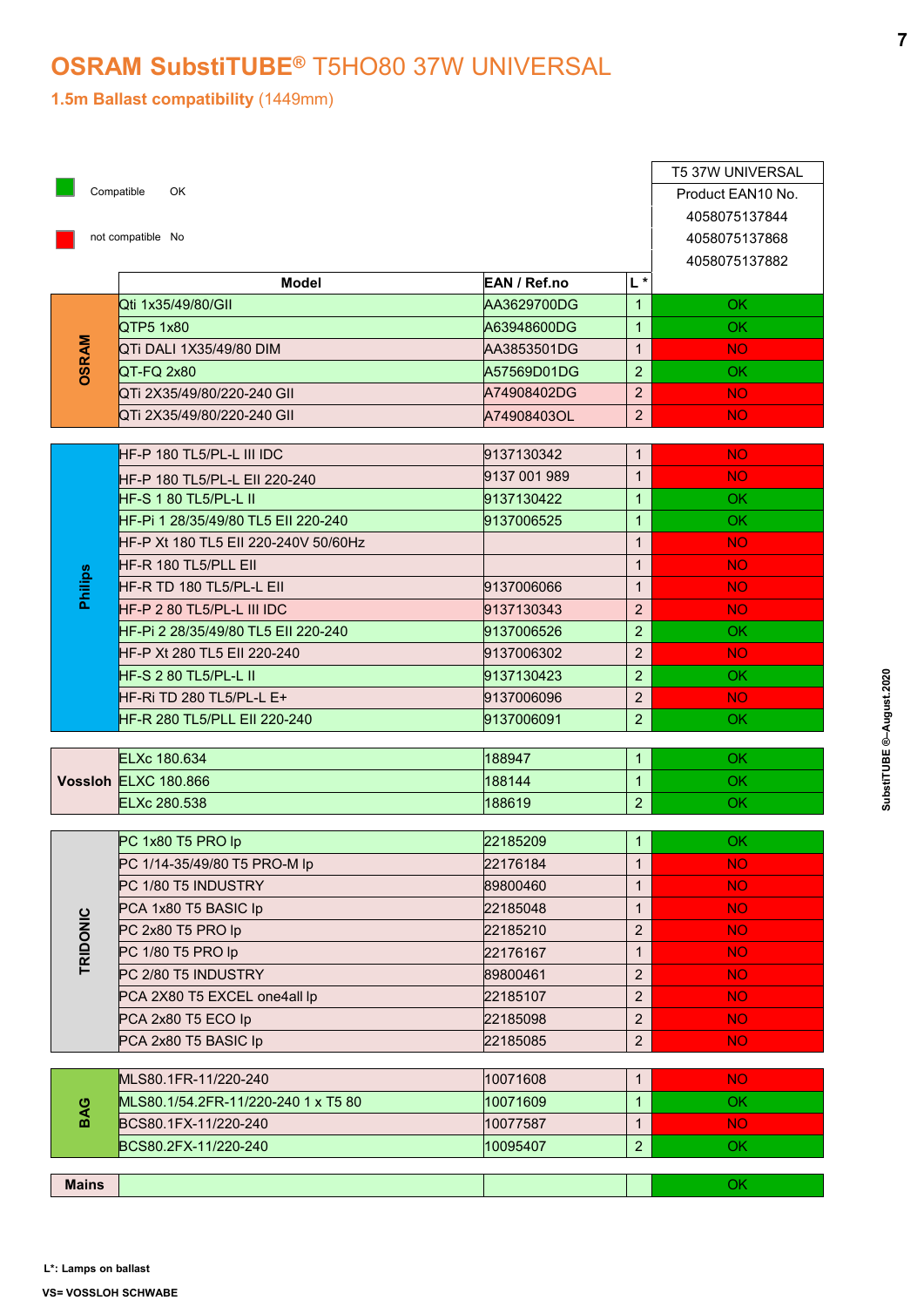#### OSRAM SubstiTUBE® T5 HO54 26W UNIVERSAL

|                |                                                        |                            |                                  | <b>ST5 HO54 26W UN</b>         |
|----------------|--------------------------------------------------------|----------------------------|----------------------------------|--------------------------------|
|                | Compatible<br>OK                                       |                            |                                  | <b>Product EAN10 No.</b>       |
|                | not compatible No                                      |                            |                                  | 4058075137905<br>4058075137929 |
|                | <b>Model</b>                                           | EAN / Ref.no               | L*                               | 4058075137943                  |
|                | QTi 2x28/54/35/49 GII                                  | A3529900DG                 | $\overline{2}$                   | OK.                            |
|                | QTP-OPTIMAL 1X54-58                                    | AA517330755                | 1                                | OK                             |
|                | QT-FIT 5/8 1x54-58                                     | AA747190355                | $\mathbf{1}$                     | <b>OK</b>                      |
| <b>DSRAM</b>   | QT-FIT5 1x54                                           | AA3594800DG                | $\mathbf{1}$                     | OK                             |
|                | Qti 1x28/54/35/49 GII                                  | AA3529600DG                | 1                                | OK                             |
|                | QTP-OPTIMAL 2X54-58                                    | AA569750755                | $\overline{2}$<br>$\overline{2}$ | OK                             |
|                | QT-FIT 5/8 2X54-58<br>QT-FIT5 2x54                     | AA5296203DG<br>AA3594900DG | 2 <sup>1</sup>                   | OK                             |
|                |                                                        |                            |                                  | OK.                            |
|                | HF-Pi 1 28/35/49/54 TL5 EII 220-240                    | 9137006241                 | $\mathbf{1}$                     | OK                             |
|                | HF-RITD 1 28/35/49/54 TL5 E+                           | 9137006956                 | 1                                | <b>NO</b>                      |
|                | HF-Pi 2 28/35/49/54 TL5 EII 220-240                    | 9137006243                 | $\overline{2}$                   | OK                             |
|                | HF-P 154/155 TL5 HO/PL-L III IDC                       | 9137130282                 | 1                                | OK                             |
| <b>PHILIPS</b> | <b>HF-S 154 TL5 II</b>                                 | 9137130336                 | $\mathbf 1$                      | OK                             |
|                | <b>HF-S 254 TL5 II</b>                                 | 9137130337                 | $\overline{2}$                   | OK                             |
|                | HF-P 254/255 TL5 HO/PL-L III IDC                       | 9137130283                 | $\overline{2}$                   | OK                             |
|                | HF-R 154 TL5 EII                                       | 9137006088                 | $\mathbf{1}$                     | only on/off                    |
|                | <b>HF-R 254 TL5 EII</b>                                | 9137006089                 | 2 <sup>1</sup>                   | only on/off                    |
|                | <b>HELVAR</b> EL1x54ngn5                               | AA3594700DG                | 1                                | <b>NO</b>                      |
|                |                                                        |                            |                                  |                                |
|                | PC 1/14-35/49/54 T5 PRO-M lp                           | 22176183                   | 1                                | <b>NO</b>                      |
|                | PC 1/54 T5 INDUSTRY                                    | 89800458                   | $\mathbf 1$                      | OK                             |
|                | PC 2/14-35/49/54 T5 PRO-M lp                           | 22176186                   | $\overline{2}$                   | <b>NO</b>                      |
|                | PC 1x54 T5 PRO lp                                      | 22185155                   | $\mathbf{1}$                     | OK                             |
| TRIDONIC       | PC 1x54 T5 TOP Ip                                      | 22185165                   | $\mathbf 1$                      | OK                             |
|                | PC 2x54 T5 PRO lp<br>PC 2x54 T5 TOP Ip                 | 22185156<br>22185166       | $\overline{2}$<br>$\overline{2}$ | OK                             |
|                | PC 2/54 T5 INDUSTRY                                    | 89800459                   | $\overline{2}$                   | OK<br><b>NO</b>                |
|                |                                                        | 22185088                   | 1                                |                                |
|                | PCA 1x54 T5 BASIC Ip<br>PCA 2X54 T5 BASIC Ip           |                            | $\overline{2}$                   | OK<br><b>NO</b>                |
|                |                                                        |                            |                                  |                                |
|                | Vossloh ELXC 254.865                                   | 188618                     | $\overline{2}$                   | OK                             |
|                |                                                        | 10071608                   | 1                                | OK                             |
|                | MLS80.1FR-11/220-240                                   | 4839151                    | $\mathbf 1$                      | OK                             |
| 0.a.9          | BCS80.1/54.2FR-11/220-240<br>MLS80.1/54.2FR-11/220-240 | 4458302                    | $\mathbf{1}$                     | OK                             |
|                | BCS54.1FR-01/220-240                                   | 10075881                   | $\mathbf{1}$                     | OK                             |
|                |                                                        |                            |                                  |                                |
|                | BCS54.1FX-11/220-240                                   | 10077585                   | 1 <sup>1</sup>                   | OK                             |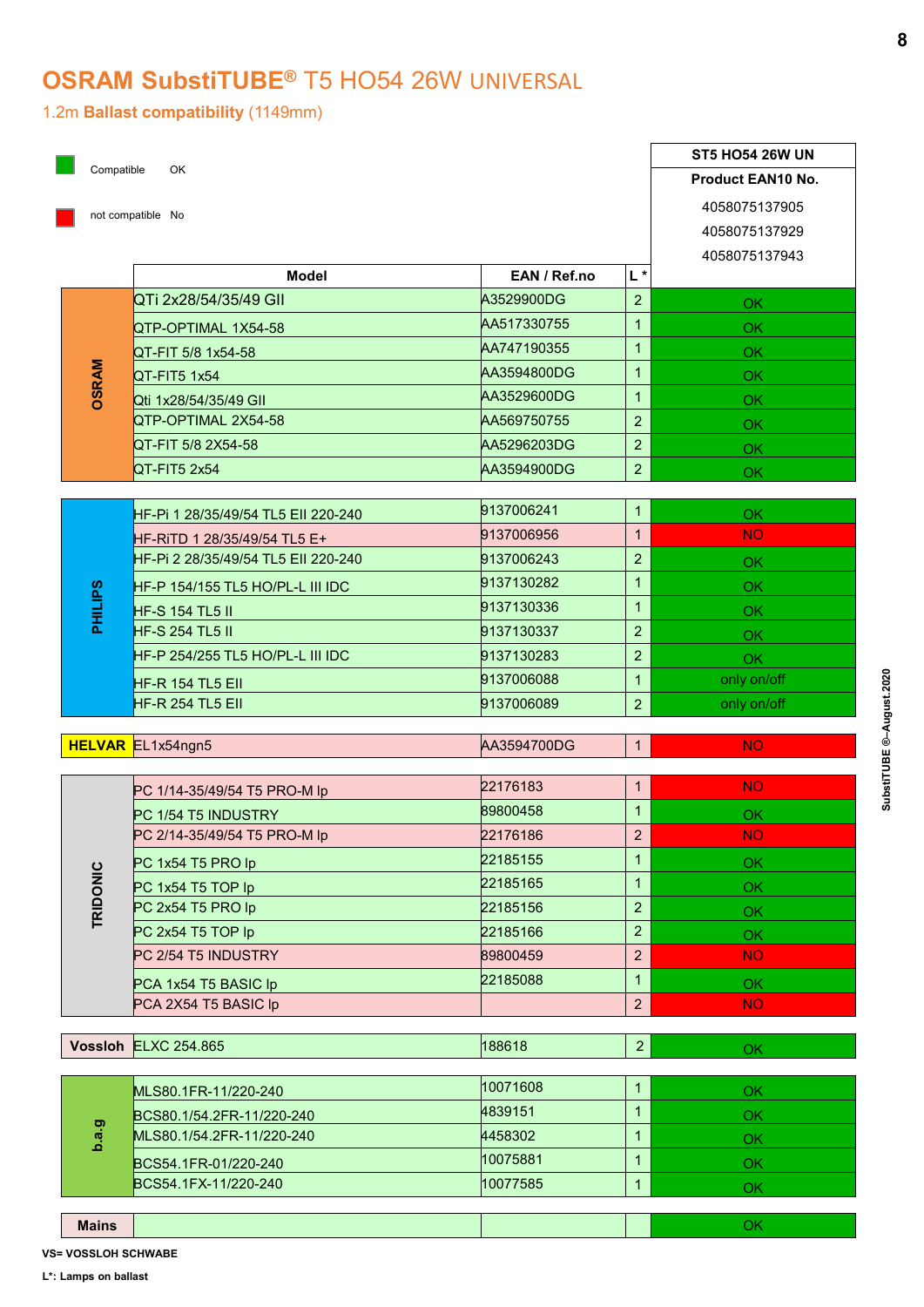#### OSRAM SubstiTUBE® T5 HO49 26W UNIVERSAL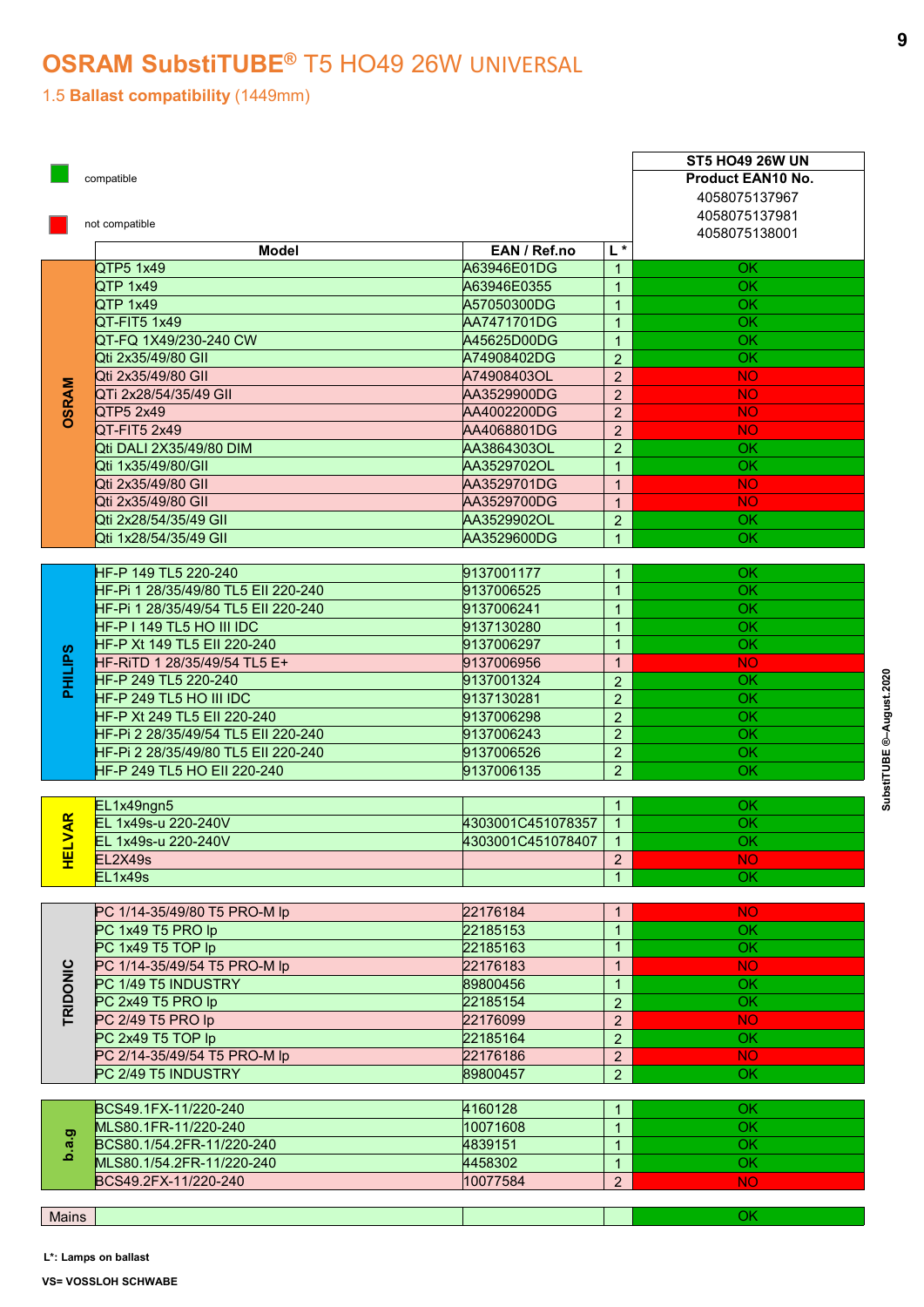#### OSRAM SubstiTUBE<sup>®</sup> T5HE35 18W UNIVERSAL

|                |                                                       |                            |                                | <b>ST5 HE35 18W</b>            |
|----------------|-------------------------------------------------------|----------------------------|--------------------------------|--------------------------------|
|                | Compatible OK                                         |                            |                                | Product EAN10 No.              |
|                | not compatible NO                                     |                            |                                | 4058075138025<br>4058075138049 |
|                |                                                       |                            |                                | 4058075138063                  |
|                | <b>Model</b>                                          | EAN / Ref.no               | $\mathsf{L}^{\star}$           |                                |
|                | QTP5 1x14-35                                          | A63944501DG                | $\mathbf{1}$                   | OK.                            |
|                | QTP 1x14-35<br>QT-FIT5 1x14-35                        | AA3341803OL                | $\mathbf{1}$<br>$\overline{1}$ | <b>OK</b><br><b>OK</b>         |
|                | QTi 1x35/49/80/GII                                    | AA747150355<br>AA3529701DG | $\mathbf{1}$                   | NO.                            |
|                | QTi 1x35/49/80/GII                                    | AA3529700DG                | $\mathbf{1}$                   | NO <sub>1</sub>                |
|                | QTi 1x28/54/35/49 GII                                 | AA3529600DG                | $\mathbf{1}$                   | OK.                            |
| <b>DSRAM</b>   | QTP5 2x14-35                                          | A63952701DG                | $\overline{2}$                 | OK.                            |
|                | QT-FIT5 2x14-35                                       | AA7471600DG                | $\overline{2}$                 | OK                             |
|                | QTi 2x28/54/35/49 GII                                 | AA3529900DG                | $\overline{2}$                 | OK.                            |
|                | QTi 2X35/49 Dim                                       | A49371F03DG                | $\overline{2}$                 | NO <sub>1</sub>                |
|                | QTi 2x35/49/80 GII                                    | A74908403OL                | $\overline{2}$                 | OK.                            |
|                | QTi 2x35/49/80 GII                                    | A74908402DG                | $\overline{2}$                 | OK.                            |
|                | HF-P 1 14-35 TL5 HE III 220-240V 50/60Hz              | 9137130310                 | $\mathbf{1}$                   | OK.                            |
|                | HF-Pi 1 28/35/49/54 TL5 EII 220-240                   | 9137006241                 | $\overline{1}$                 | <b>OK</b>                      |
|                | <b>HF-R Es 114-35 TL5</b>                             | 9137006198                 | $\mathbf{1}$                   | NO.                            |
| <b>PHILIPS</b> | HF-RITD I 28/35/49/54 TL5 E                           | 9137006956                 | $\mathbf{1}$                   | <b>NO</b>                      |
|                | HF-P 2 14-35 TL5 HE III 220-240V 50/60Hz              | 9137130311                 | $\overline{2}$                 | OK.                            |
|                | HF-Pi 2 28/35/49/54 TL5 EII 220-240                   | 9137006243                 | $\overline{2}$                 | OK.                            |
|                | HF-Pi 2 28/35/49/80 TL5 EII 220-240                   | 9137006526                 | $\overline{2}$                 | NO <sub>1</sub>                |
|                | HELVAR EL2x14-35ngn5                                  | 4018001C21410393           | 2 <sup>1</sup>                 | OK                             |
|                | PC 1x14-35 T5 PRO lp                                  | 22185147                   | $\mathbf{1}$                   | OK.                            |
|                | PC 1x14-35 T5 TOP Ip                                  | 22185157                   | $\mathbf{1}$                   | OK.                            |
|                | PC 1/14-35/49/54 T5 PRO-M lp                          | 22176183                   | $\mathbf{1}$                   | NO.                            |
| TRIDONIC       | PC 1/14-35/49/80 T5 PRO-M lp                          | 22176184                   | $\mathbf{1}$                   | NO.                            |
|                | PC 2x14-35 T5 PRO lp                                  | 22185148                   | $\overline{2}$                 | OK.                            |
|                | PC 2x35 T5 TOP Ip                                     | 87500292                   | $\overline{2}$                 | OK.                            |
|                | PC 2/14-35/49/54 T5 PRO-M lp                          | 22176186                   | $\overline{2}$                 | NO.                            |
| <b>VS</b>      | <b>ELXc 135.220</b>                                   | 188921                     | 1                              | <b>OK</b>                      |
|                |                                                       |                            |                                |                                |
|                | MLS80.1FR-11/220-240 1 x T5 35                        | 10071608                   | $\mathbf{1}$                   | NO <sub>1</sub>                |
|                | MLS80.1/54.2FR-11/220-240 1 x T5 35                   | 10071609                   | $\mathbf{1}$                   | <b>NO</b>                      |
|                | SCS35.2F-01/220-240<br>BCS35.1FX-11/220-240 1 x T5 35 | 166482<br>10077579         | $\overline{2}$<br>$\mathbf{1}$ | OK.<br>OK.                     |
| BAG            | BCD35.1F-01/220-240/1-10V                             | 10097244                   | $\mathbf{1}$                   | OK.                            |
|                | MLS80.1/54.2FR-11/220-240 2 x T5 35                   | 10071609                   | $\mathbf{1}$                   | <b>NO</b>                      |
|                | BCS35.2FX-11/220-240 2 x T5 35                        | 10077580                   | $\overline{2}$                 | OK                             |
|                | BCD35.2F-01/220-240/1-10V                             | 10097294                   | $\overline{2}$                 | OK                             |
|                |                                                       |                            |                                |                                |

L\*: Lamps on ballast

VS= VOSSLOH SCHWABE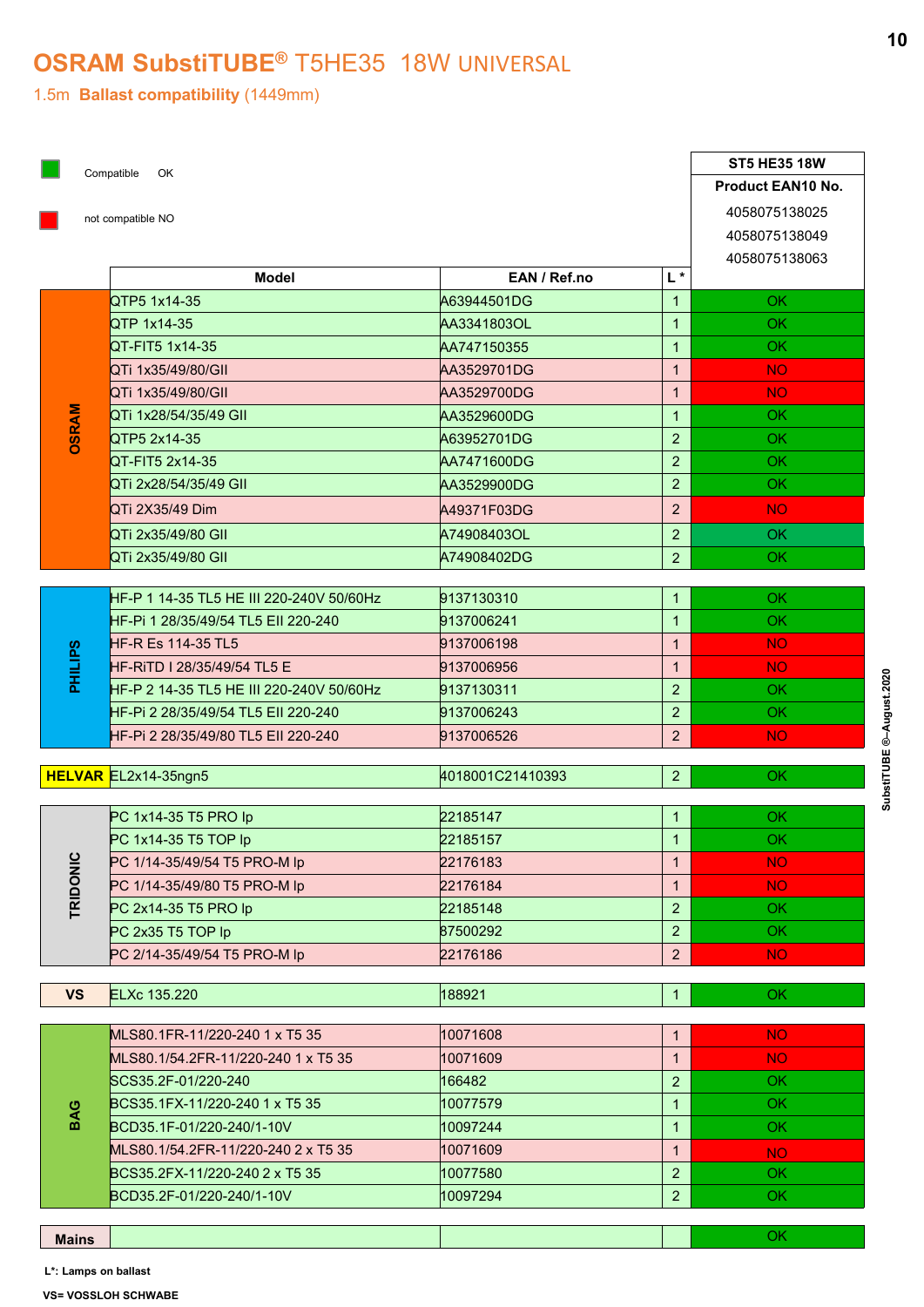#### OSRAM SubstiTUBE<sup>®</sup> T5HE28 17W UNIVERSAL

#### 1.2m Ballast compatibility (1149mm)

|                | compatible                                           |                      |                                  | <b>ST5 HE28 17W</b>            |
|----------------|------------------------------------------------------|----------------------|----------------------------------|--------------------------------|
|                |                                                      |                      |                                  | Product EAN10 No.              |
|                | not compatible                                       |                      |                                  | 4058075138087<br>4058075138100 |
|                | Model                                                | EAN / Ref.no         | $ L*$                            | 4058075138124                  |
|                | QTi 1x28/54/35/49 GII                                | AA3529600DG          | $\overline{1}$                   | <b>OK</b>                      |
|                | QTz5 1x28                                            | AB407630055          | $\mathbf{1}$                     | NO.                            |
|                | QTP5 1x14-35                                         | A63944501DG          | 1 <sup>1</sup>                   | <b>OK</b>                      |
| <b>OSRAM</b>   | QT-FIT5 1x14-35                                      | AA747150355          | 1 <sup>1</sup>                   | <b>OK</b>                      |
|                | QTi 2x28/54/35/49 GII                                | AA3529900DG          | 2 <sup>1</sup>                   | <b>OK</b>                      |
|                | QTz52x28                                             | AA485840355          | 2 <sup>2</sup>                   | NO.                            |
|                | QTP5 2x14-35                                         | A63952701DG          | $\overline{2}$                   | OK                             |
|                | QT-FIT5 2x14-35                                      | AA7471600DG          | 2 <sup>1</sup>                   | OK                             |
|                | HF-P 1 14-35 TL5 HE III 220-240V 50/60Hz             | 9137130310           | 1 <sup>1</sup>                   | <b>OK</b>                      |
|                | HF-Pi 1 28/35/49/54 TL5 Ell 220-240                  | 9137006241           | $\mathbf{1}$                     | OK                             |
|                | HF-Pi 1 28/35/49/80 TL5 Ell                          | 9137006525           | $\mathbf{1}$                     | OK                             |
|                | <b>EB-C 128 TL5</b>                                  | 9137131964           | $\overline{1}$                   | NO.                            |
| <b>PHILIPS</b> | HF-P 2 14-35 TL5 HE III 220-240V 50/60Hz             | 9137130311           | 2 <sup>7</sup>                   | OK.                            |
|                | HF-Pi 2 28/35/49/54 TL5 Ell 220-240                  | 9137006243           | 2 <sup>7</sup>                   | OK                             |
|                | HF-Pi 2 28/35/49/80 TL5 EII 220-240                  | 9137006526           | 2 <sup>7</sup>                   | NO.                            |
|                | <b>EB-C 228 TL5</b>                                  | 913713971            | 2                                | <b>NO</b>                      |
|                | HELVAR EL2x14-35ngn5                                 | 4018001C21410393     | 2                                | OK                             |
|                |                                                      |                      |                                  |                                |
|                | PC 1x14-35 T5 PRO lp                                 | 22185147             | $\mathbf{1}$                     | OK                             |
|                | PC 1x14-35 T5 TOP lp                                 | 22185157             | $\overline{1}$                   | OK                             |
|                | PC 1x28 T5 TEC lp                                    | 87500215             | $\mathbf{1}$                     | NO.                            |
| TRIDONIC       | PC 1/14-35/49/54 T5 PRO-M lp                         | 22176183             | $\mathbf{1}$                     | NO.                            |
|                | PC 1/14-35/49/80 T5 PRO-M lp                         | 22176184             | $\mathbf{1}$                     | <b>NO</b>                      |
|                | PC 2x14-35 T5 PRO lp                                 | 22185148             | 2 <sup>1</sup>                   | OK.                            |
|                | PC 2x14-28 T5 TOP lp<br>PC 2/14-35/49/54 T5 PRO-M lp | 22185158<br>22176186 | 2 <sup>1</sup><br>$\overline{2}$ | OK<br>NO.                      |
|                |                                                      |                      |                                  |                                |
| <b>VS</b>      | <b>ELXc 135.220</b>                                  | 188921               | $\mathbf{1}$                     | OK                             |
|                | MLS80.1FR-11/220-240 1 x T5 28                       | 10071608             |                                  | NO.                            |
|                | MLS80.1/54.2FR-11/220-240 1 x T5 28                  | 10071609             | 1                                | NO.                            |
|                | BCS35.1FX-11/220-240 1 x T5 28                       | 10077579             | $\overline{1}$                   | OK.                            |
| BAG            | BCD35.1F-01/220-240/1-10V                            | 10097244             | 1                                | OK                             |
|                | MLS80.1/54.2FR-11/220-240 2 x T5 28                  | 10071609             | $\mathbf{1}$<br>1                | <b>NO</b>                      |
|                | BCS35.2FX-11/220-240 2 x T5 28                       | 10077580             | 2 <sup>7</sup>                   | OK.                            |
|                |                                                      |                      |                                  |                                |
|                | BCD35.2F-01/220-240/1-10V                            | 10097294             | 2 <sup>7</sup>                   | OK                             |

L\*: Lamps on ballast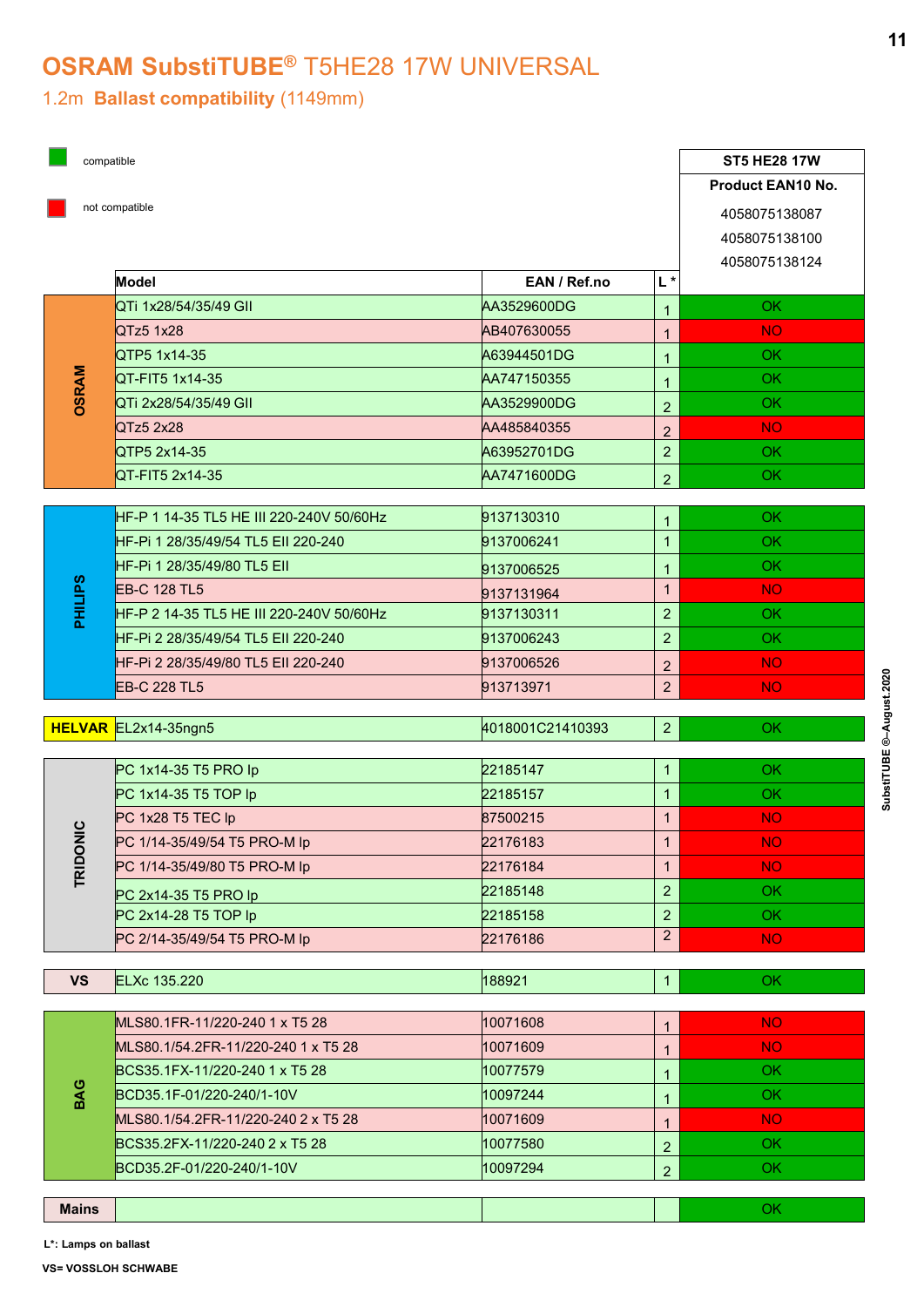## OSRAM SubstiTUBE® T5HE21 10W UNIVERSAL

|                | compatible                          |                   |                                  | <b>ST5 HE21 10W</b>            |
|----------------|-------------------------------------|-------------------|----------------------------------|--------------------------------|
|                |                                     | Product EAN10 No. |                                  |                                |
|                | not compatible                      |                   |                                  | 4058075138148<br>4058075138162 |
|                | <b>Model</b>                        | EAN / Ref.no      | $\mathsf{L}^{\star}$             | 4058075138186                  |
|                | QTP5 1x14-35                        | A63944501DG       | $\mathbf{1}$                     | OK                             |
| <b>OSRAM</b>   | QT-FIT5 1X14-35                     | AA747150355       | $\mathbf{1}$                     | <b>OK</b>                      |
|                | Qti 1X14/24/21/39 GII               | AA3529501DG       | $\mathbf{1}$                     | OK                             |
|                | Qti 1X21/39 DIM(1-10V)              | AA3944403OL       | $\mathbf{1}$                     | OK only on/off                 |
|                | QT-FIT5 2X14-35                     | AA7471600DG       | 2 <sup>1</sup>                   | <b>OK</b>                      |
|                | QTP5 2X14-35                        | A63952701DG       | 2 <sup>1</sup>                   | OK                             |
|                | Qti 2x14/24/21/39 GII               | AA3529802OL       | 2 <sup>1</sup>                   | OK                             |
|                | Qti 2X21/39 DIM(1-10V)              | AA3944802DG       | 2 <sup>7</sup>                   | OK only on/off                 |
|                | HF-P 1 14-35 TL5 HE III IDC         | 9137130310        | $\mathbf{1}$                     | OK                             |
|                | HF-Pi 1 14/21/24/39 TL5 Ell 220-240 | 9137006240        |                                  | OK                             |
| <b>PHILIPS</b> | <b>HF-P 2 14-35 TL5 HE III IDC</b>  | 9137130311        | 2 <sup>7</sup>                   | OK                             |
|                | HF-Pi 2 14/21/24/39 TL5 EII 220-240 | 9137006242        | 2 <sup>7</sup>                   | OK                             |
|                | $HF-S 2 14-35 TL5 HE II$            | 9137130421        | $\overline{2}$                   | OK                             |
|                | HF-R 214-35 TL5 EII                 | 9137006195        | 2 <sup>1</sup>                   | OK                             |
|                | HF-Ri TD 2 14/21/24/39 TL5 E+       | 9137006984        | $\overline{2}$                   | <b>NO</b>                      |
|                |                                     |                   |                                  |                                |
| <b>HELVAR</b>  | EL1x14-35s 220-240V                 | 4306002D46100284  | $\overline{1}$                   | OK                             |
|                | EL1X21sc                            | AA3594700DG       | $\overline{1}$<br>2 <sup>7</sup> | OK                             |
|                | EL2X14-35ngn5<br>EL2x14-35iDim      | 4018001C21410403  | 2 <sup>7</sup>                   | OK<br><b>NO</b>                |
|                |                                     | 4350000S05800297  |                                  |                                |
| TRIDONIC       | PC 1x14-35 T5 PRO lp                | 22185147          | $\mathbf{1}$                     | OK                             |
|                | PC 1/14-35 T5 TOP lp                | 22185157          | $\mathbf{1}$                     | OK                             |
|                | PC 1/14-35/49/54 T5 PRO-M lp        | 22176183          | $\mathbf{1}$                     | OK                             |
|                | PC 1/14-35/49/80 T5 PRO-M lp        | 22176184          | $\mathbf{1}$                     | OK                             |
|                | PC 2/14-35/49/54 T5 PRO-M lp        | 22176186          | 2 <sup>7</sup>                   | OK.                            |
|                | PC 2/14-35 T5 PRO lp                | 22185148          | $\overline{2}$                   | OK                             |
|                | PC 2/14-28T5 TOP lp                 | 22185158          | 2 <sup>1</sup>                   | OK                             |
| <b>VS</b>      | <b>ELXc 135.220</b>                 | 188921            |                                  | OK                             |
|                | BCS 35.1FX-11/220-240               | 4595382           | $\mathbf{1}$                     | OK                             |
| BAG            | BCD35.1F-01/220-240/1-10V           | 10097244          | $\mathbf{1}$                     | OK                             |
|                | BCS 35.2FX-11/220-240               | 10077580          | $\overline{2}$                   | OK.                            |
|                |                                     |                   |                                  |                                |